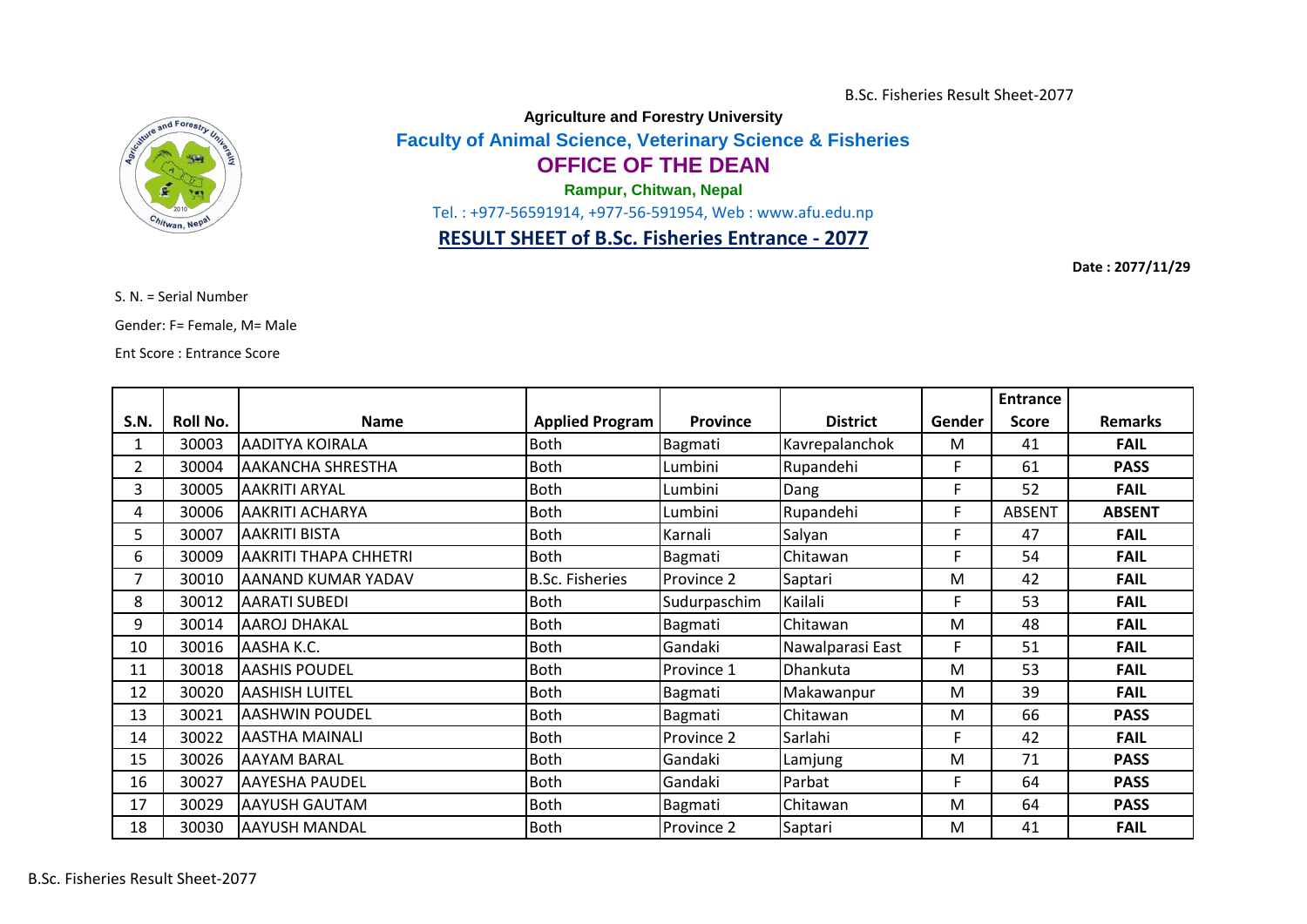|             |          |                           |                        |                 |                  |        | <b>Entrance</b> |                |
|-------------|----------|---------------------------|------------------------|-----------------|------------------|--------|-----------------|----------------|
| <b>S.N.</b> | Roll No. | <b>Name</b>               | <b>Applied Program</b> | <b>Province</b> | <b>District</b>  | Gender | <b>Score</b>    | <b>Remarks</b> |
| 19          | 30031    | <b>AAYUSH REGMI</b>       | <b>Both</b>            | Bagmati         | Chitawan         | M      | 42              | <b>FAIL</b>    |
| 20          | 30032    | <b>AAYUSHMA ACHARYA</b>   | <b>Both</b>            | Bagmati         | Chitawan         | F      | 78              | <b>PASS</b>    |
| 21          | 30033    | <b>AAYUSHMA POUDEL</b>    | <b>Both</b>            | Gandaki         | Parbat           | F      | 41              | <b>FAIL</b>    |
| 22          | 30038    | <b>ABHISHEK ADHIKARI</b>  | <b>Both</b>            | Gandaki         | Nawalparasi East | M      | <b>ABSENT</b>   | <b>ABSENT</b>  |
| 23          | 30041    | <b>ABILASH KHADKA</b>     | <b>Both</b>            | Gandaki         | Lamjung          | M      | 47              | <b>FAIL</b>    |
| 24          | 30042    | <b>ABINASH BHUSAL</b>     | <b>Both</b>            | Bagmati         | Chitawan         | M      | 57              | <b>FAIL</b>    |
| 25          | 30044    | <b>ABISHEK RAMDAM</b>     | <b>Both</b>            | Bagmati         | Chitawan         | M      | <b>ABSENT</b>   | <b>ABSENT</b>  |
| 26          | 30045    | <b>ADARSH BHANDARI</b>    | <b>Both</b>            | Lumbini         | Kapilbastu       | M      | 42              | <b>FAIL</b>    |
| 27          | 30046    | <b>ADARSH GUPTA</b>       | <b>Both</b>            | Lumbini         | Kapilbastu       | M      | 45              | <b>FAIL</b>    |
| 28          | 30049    | <b>AJAY BHAT</b>          | <b>Both</b>            | Lumbini         | Arghakhanchi     | M      | 48              | <b>FAIL</b>    |
| 29          | 30051    | <b>AJEETA PAUDEL</b>      | <b>Both</b>            | Lumbini         | Bardiya          | F      | 56              | <b>FAIL</b>    |
| 30          | 30053    | AJIV BABU YADAV           | <b>Both</b>            | Lumbini         | Rupandehi        | M      | 54              | <b>FAIL</b>    |
| 31          | 30055    | <b>AKINA GHARTI MAGAR</b> | <b>Both</b>            | Lumbini         | Dang             | F      | 42              | <b>FAIL</b>    |
| 32          | 30060    | <b>ALINA MAHATO</b>       | <b>Both</b>            | Gandaki         | Nawalparasi East | F      | <b>ABSENT</b>   | <b>ABSENT</b>  |
| 33          | 30063    | <b>ALISHA BHANDARI</b>    | <b>Both</b>            | Bagmati         | Chitawan         | F      | 52              | <b>FAIL</b>    |
| 34          | 30066    | <b>AMAN BHANDARI</b>      | <b>Both</b>            | Lumbini         | Rupandehi        | M      | 45              | <b>FAIL</b>    |
| 35          | 30067    | <b>AMAN KUMAR MANDAL</b>  | <b>Both</b>            | Province 2      | Dhanusha         | M      | 42              | <b>FAIL</b>    |
| 36          | 30069    | <b>AMISHA POUDEL</b>      | <b>Both</b>            | Lumbini         | Pyuthan          | F      | 55              | <b>FAIL</b>    |
| 37          | 30072    | <b>AMITA GIRI</b>         | <b>Both</b>            | Bagmati         | Chitawan         | F      | 55              | <b>FAIL</b>    |
| 38          | 30073    | <b>AMRESH KUMAR YADAV</b> | <b>Both</b>            | Province 2      | Siraha           | M      | 37              | <b>FAIL</b>    |
| 39          | 30075    | <b>AMRIT NEUPANE</b>      | <b>Both</b>            | Gandaki         | Syangja          | M      | 48              | <b>FAIL</b>    |
| 40          | 30079    | <b>AMRITA BHUSAL</b>      | <b>Both</b>            | Lumbini         | <b>Banke</b>     | F      | <b>ABSENT</b>   | <b>ABSENT</b>  |
| 41          | 30080    | <b>ANANDA PAUDEL</b>      | <b>Both</b>            | Gandaki         | Parbat           | M      | 39              | <b>FAIL</b>    |
| 42          | 30082    | <b>ANIL GAIRE</b>         | <b>Both</b>            | Lumbini         | Kapilbastu       | M      | 59              | <b>FAIL</b>    |
| 43          | 30083    | <b>ANIL SUBEDI</b>        | <b>Both</b>            | Lumbini         | Dang             | M      | <b>ABSENT</b>   | <b>ABSENT</b>  |
| 44          | 30084    | <b>ANIL URAU</b>          | <b>Both</b>            | Sudurpaschim    | Kanchanpur       | M      | 50              | <b>FAIL</b>    |
| 45          | 30086    | <b>ANISH PANDEY</b>       | <b>Both</b>            | Lumbini         | Kapilbastu       | M      | 75              | <b>PASS</b>    |
| 46          | 30088    | <b>ANISH ARYAL</b>        | <b>Both</b>            | Gandaki         | Gorkha           | M      | 70              | <b>PASS</b>    |
| 47          | 30089    | <b>ANISH CHHETRI</b>      | <b>Both</b>            | Gandaki         | Parbat           | M      | 51              | <b>FAIL</b>    |
| 48          | 30090    | <b>ANISH KATUWAL</b>      | <b>Both</b>            | Province 1      | Morang           | M      | 59              | <b>FAIL</b>    |
| 49          | 30094    | <b>ANISH KUMAR YADAV</b>  | <b>Both</b>            | Province 2      | Mahottari        | M      | 31              | <b>FAIL</b>    |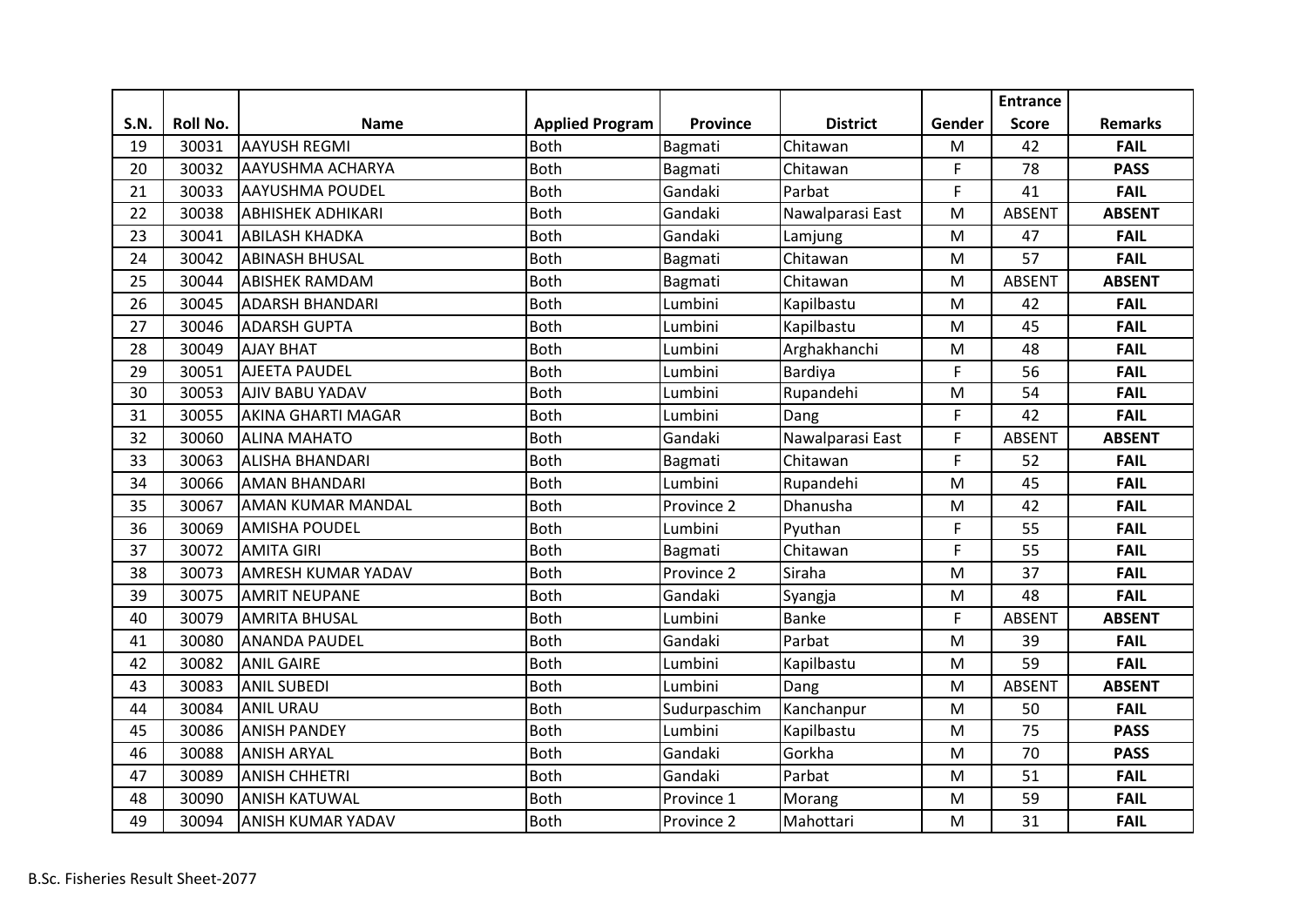|      |          |                          |                        |                 |                  |           | <b>Entrance</b> |                |
|------|----------|--------------------------|------------------------|-----------------|------------------|-----------|-----------------|----------------|
| S.N. | Roll No. | <b>Name</b>              | <b>Applied Program</b> | <b>Province</b> | <b>District</b>  | Gender    | <b>Score</b>    | <b>Remarks</b> |
| 50   | 30096    | <b>ANISHA GIRI</b>       | <b>Both</b>            | Karnali         | Salyan           | F.        | 33              | <b>FAIL</b>    |
| 51   | 30099    | <b>ANITA BHANDARI</b>    | <b>Both</b>            | Province 1      | Jhapa            | F.        | 40              | <b>FAIL</b>    |
| 52   | 30101    | <b>ANJALI ADHIKARI</b>   | <b>Both</b>            | Province 2      | Dhanusha         | F         | 49              | <b>FAIL</b>    |
| 53   | 30103    | <b>ANJALI KARKI</b>      | <b>Both</b>            | Gandaki         | Gorkha           | F         | 52              | <b>FAIL</b>    |
| 54   | 30105    | <b>ANJALI SHAH</b>       | <b>Both</b>            | Province 2      | Mahottari        | F         | 43              | <b>FAIL</b>    |
| 55   | 30107    | <b>ANJALI YADAV</b>      | <b>Both</b>            | Province 2      | Saptari          | F         | 41              | <b>FAIL</b>    |
| 56   | 30108    | <b>ANJILA CHAUDHARY</b>  | <b>Both</b>            | Lumbini         | Nawalparasi West | F         | 45              | <b>FAIL</b>    |
| 57   | 30109    | <b>ANJILLA KANDEL</b>    | <b>Both</b>            | Gandaki         | Nawalparasi East | F         | 50              | <b>FAIL</b>    |
| 58   | 30110    | <b>ANJITA MANDAL</b>     | <b>B.Sc. Fisheries</b> | Province 2      | Dhanusha         | F         | 44              | <b>FAIL</b>    |
| 59   | 30111    | <b>ANJU BHANDARI</b>     | <b>Both</b>            | Gandaki         | Nawalparasi East | F         | <b>ABSENT</b>   | <b>ABSENT</b>  |
| 60   | 30115    | <b>ANSHILA NARAL</b>     | <b>B.Sc. Fisheries</b> | Gandaki         | Lamjung          | F         | 36              | <b>FAIL</b>    |
| 61   | 30116    | <b>ANSHU KANDEL</b>      | <b>Both</b>            | Bagmati         | Chitawan         | F         | 43              | <b>FAIL</b>    |
| 62   | 30117    | <b>ANU SHRESTHA</b>      | <b>Both</b>            | Bagmati         | Kathmandu        | F         | <b>ABSENT</b>   | <b>ABSENT</b>  |
| 63   | 30118    | <b>ANUJ BHATTARAI</b>    | <b>Both</b>            | Gandaki         | Nawalparasi East | M         | 47              | <b>FAIL</b>    |
| 64   | 30120    | <b>ANUJA THAPA</b>       | <b>Both</b>            | Lumbini         | <b>Banke</b>     | F         | 45              | <b>FAIL</b>    |
| 65   | 30121    | <b>ANUKOOL KHANAL</b>    | <b>Both</b>            | Bagmati         | Chitawan         | ${\sf M}$ | 49              | <b>FAIL</b>    |
| 66   | 30125    | <b>ANUPA ADHIKARI</b>    | <b>Both</b>            | Gandaki         | Gorkha           | F         | 54              | <b>FAIL</b>    |
| 67   | 30126    | <b>ANUPA BHATTA</b>      | <b>Both</b>            | Gandaki         | Gorkha           | F         | 42              | <b>FAIL</b>    |
| 68   | 30128    | <b>ANURAG GHIMIRE</b>    | <b>Both</b>            | Gandaki         | Kaski            | M         | 54              | <b>FAIL</b>    |
| 69   | 30132    | <b>ANUSHA BUDHATHOKI</b> | <b>Both</b>            | Gandaki         | Gorkha           | F         | 50              | <b>FAIL</b>    |
| 70   | 30133    | <b>ANUSHA NIRAULA</b>    | <b>Both</b>            | Province 1      | Sunsari          | F.        | 56              | <b>FAIL</b>    |
| 71   | 30137    | <b>ANUSHKA K.C</b>       | <b>Both</b>            | Bagmati         | Chitawan         | F         | 58              | <b>FAIL</b>    |
| 72   | 30139    | <b>ANZILA KHANAL</b>     | <b>Both</b>            | Gandaki         | Tanahun          | F         | 55              | <b>FAIL</b>    |
| 73   | 30142    | <b>APEKSHYA BARAL</b>    | <b>Both</b>            | Province 1      | Jhapa            | F         | 38              | <b>FAIL</b>    |
| 74   | 30144    | <b>APEKSHYA SHARMA</b>   | <b>Both</b>            | Province 1      | <b>Ilam</b>      | F         | 75              | <b>PASS</b>    |
| 75   | 30146    | <b>APNA BOGATI</b>       | <b>Both</b>            | Bagmati         | Chitawan         | F         | 58              | <b>FAIL</b>    |
| 76   | 30147    | <b>APSARA CHAUDHARY</b>  | <b>Both</b>            | Sudurpaschim    | Kailali          | F         | 46              | <b>FAIL</b>    |
| 77   | 30148    | <b>APSARA GURUNG</b>     | <b>Both</b>            | Gandaki         | Kaski            | F         | 66              | <b>PASS</b>    |
| 78   | 30149    | <b>APSARA SHARMA</b>     | <b>Both</b>            | Lumbini         | Gulmi            | F         | <b>ABSENT</b>   | <b>ABSENT</b>  |
| 79   | 30151    | <b>ARBIND YADAV</b>      | <b>Both</b>            | Province 2      | Sarlahi          | M         | 58              | <b>FAIL</b>    |
| 80   | 30153    | <b>ARCHANA ACHARYA</b>   | <b>Both</b>            | Bagmati         | Chitawan         | F         | 32              | <b>FAIL</b>    |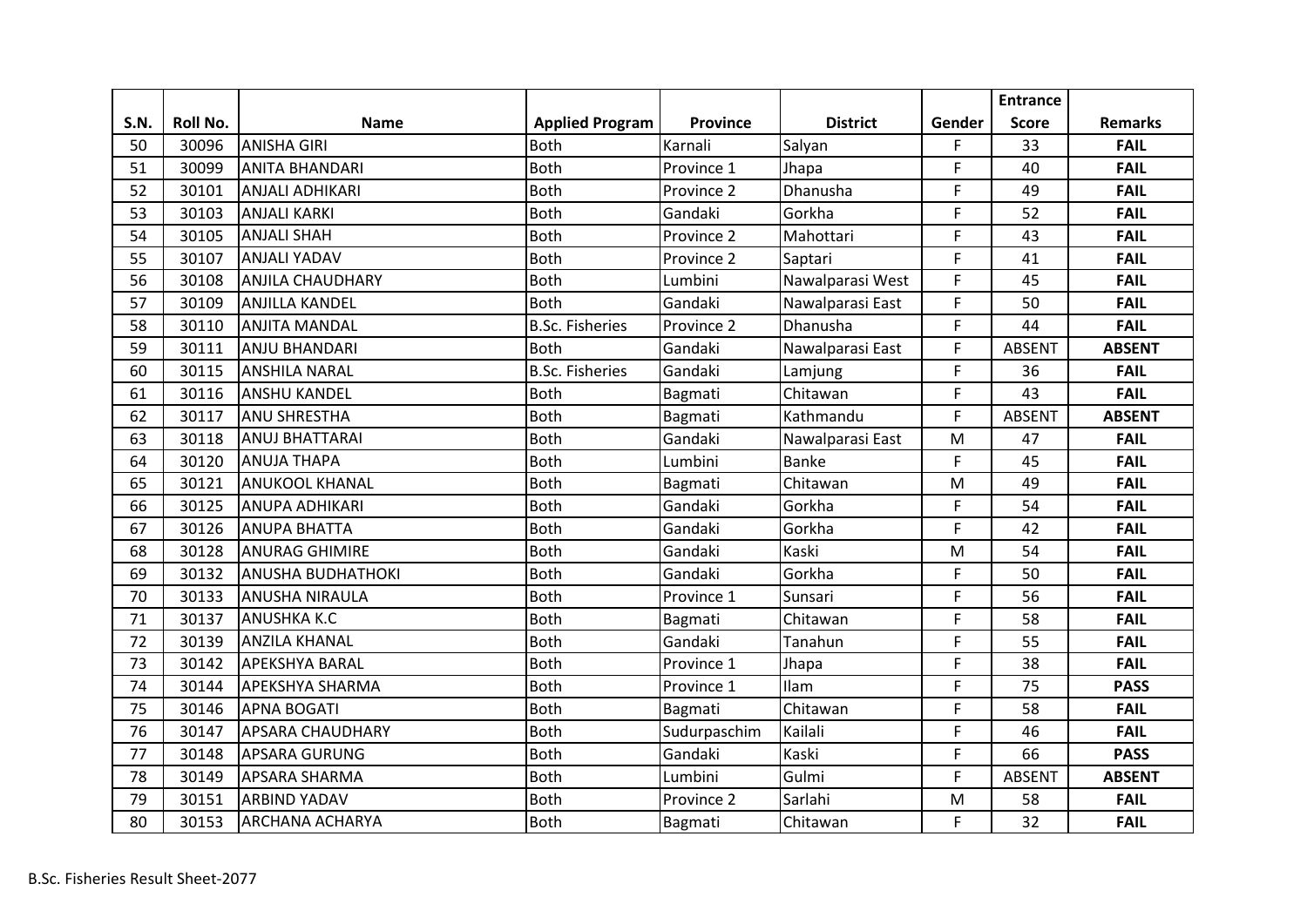|             |          |                              |                        |                 |                  |        | <b>Entrance</b> |                |
|-------------|----------|------------------------------|------------------------|-----------------|------------------|--------|-----------------|----------------|
| <b>S.N.</b> | Roll No. | <b>Name</b>                  | <b>Applied Program</b> | <b>Province</b> | <b>District</b>  | Gender | <b>Score</b>    | <b>Remarks</b> |
| 81          | 30155    | <b>ARJUN DHAKAL</b>          | <b>Both</b>            | Lumbini         | Nawalparasi West | M      | 65              | <b>PASS</b>    |
| 82          | 30156    | <b>ARJUN KUMAR SAH</b>       | <b>Both</b>            | Province 2      | Mahottari        | M      | 57              | <b>FAIL</b>    |
| 83          | 30157    | <b>ARPAN BHANDARI</b>        | <b>Both</b>            | Gandaki         | <b>Baglung</b>   | M      | 55              | <b>FAIL</b>    |
| 84          | 30158    | <b>ARPANA CHAUDHARY</b>      | <b>Both</b>            | Sudurpaschim    | Kailali          | F      | <b>ABSENT</b>   | <b>ABSENT</b>  |
| 85          | 30160    | <b>ARUN KHANAL</b>           | <b>Both</b>            | Bagmati         | Chitawan         | M      | 44              | <b>FAIL</b>    |
| 86          | 30163    | <b>ASDEEP SILWAL</b>         | <b>Both</b>            | Bagmati         | Chitawan         | M      | 62              | <b>PASS</b>    |
| 87          | 30165    | <b>ASHESH KAFLE</b>          | <b>Both</b>            | Lumbini         | Palpa            | M      | 83              | <b>PASS</b>    |
| 88          | 30167    | <b>ASHISH K.C</b>            | <b>Both</b>            | Lumbini         | Rupandehi        | M      | 42              | <b>FAIL</b>    |
| 89          | 30170    | <b>ASHISH KHADKA</b>         | <b>Both</b>            | Bagmati         | Chitawan         | M      | 41              | <b>FAIL</b>    |
| 90          | 30171    | <b>ASHMA TULADHAR</b>        | <b>Both</b>            | Bagmati         | Kathmandu        | F      | <b>ABSENT</b>   | <b>ABSENT</b>  |
| 91          | 30172    | <b>ASHMITA GHALE</b>         | <b>Both</b>            | Bagmati         | Chitawan         | F      | 51              | <b>FAIL</b>    |
| 92          | 30174    | <b>ASHOK CHAUDHARY</b>       | <b>Both</b>            | Lumbini         | Nawalparasi West | M      | 78              | <b>PASS</b>    |
| 93          | 30175    | <b>ASHOK GAUTAM</b>          | <b>Both</b>            | Bagmati         | Chitawan         | M      | 37              | <b>FAIL</b>    |
| 94          | 30176    | <b>ASHUTOSH ADHIKARI</b>     | <b>Both</b>            | Province 2      | Dhanusha         | M      | <b>ABSENT</b>   | <b>ABSENT</b>  |
| 95          | 30180    | <b>ASMITA BK</b>             | <b>Both</b>            | Gandaki         | Gorkha           | F      | 44              | <b>FAIL</b>    |
| 96          | 30181    | <b>ASMITA CHAUDHARY</b>      | <b>Both</b>            | Province 2      | Saptari          | F      | 34              | <b>FAIL</b>    |
| 97          | 30183    | <b>ASMITA BHATTA</b>         | <b>Both</b>            | Gandaki         | Gorkha           | F      | 58              | <b>FAIL</b>    |
| 98          | 30184    | <b>ASMITA TIWARI</b>         | <b>Both</b>            | Lumbini         | Rupandehi        | F      | <b>ABSENT</b>   | <b>ABSENT</b>  |
| 99          | 30185    | <b>ASMITA RASAILI SUNAR</b>  | <b>Both</b>            | Lumbini         | Rupandehi        | F      | 50              | <b>FAIL</b>    |
| 100         | 30186    | <b>ASTHA SAPKOTA</b>         | <b>Both</b>            | Gandaki         | Nawalparasi East | F      | 37              | <b>FAIL</b>    |
| 101         | 30188    | <b>ATRIKA SHAH</b>           | <b>Both</b>            | Gandaki         | Kaski            | F      | 64              | <b>PASS</b>    |
| 102         | 30190    | <b>AVAS MAN MASKEY</b>       | <b>Both</b>            | Bagmati         | Kathmandu        | M      | 47              | <b>FAIL</b>    |
| 103         | 30196    | <b>AYUSHMA ARYAL</b>         | <b>Both</b>            | Bagmati         | Chitawan         | F      | 80              | <b>PASS</b>    |
| 104         | 30197    | <b>BABITA YADAV</b>          | <b>Both</b>            | Lumbini         | Nawalparasi West | F      | 46              | <b>FAIL</b>    |
| 105         | 30201    | <b>BAL KRISHNA CHAUDHARY</b> | <b>B.Sc. Fisheries</b> | Province 2      | Siraha           | M      | 34              | <b>FAIL</b>    |
| 106         | 30203    | <b>BARDAN POUDEL</b>         | <b>Both</b>            | Bagmati         | Chitawan         | M      | 32              | <b>FAIL</b>    |
| 107         | 30206    | <b>BARSHA BOHARA</b>         | <b>Both</b>            | Sudurpaschim    | Kailali          | F      | 63              | <b>PASS</b>    |
| 108         | 30207    | <b>BARSHA ROKAYA</b>         | <b>Both</b>            | Lumbini         | Dang             | F      | 49              | <b>FAIL</b>    |
| 109         | 30210    | <b>BASANTA BARAL</b>         | <b>Both</b>            | Gandaki         | Kaski            | M      | 55              | <b>FAIL</b>    |
| 110         | 30211    | <b>BASHANTA ACHARYA</b>      | <b>Both</b>            | Gandaki         | <b>Baglung</b>   | M      | 62              | <b>PASS</b>    |
| 111         | 30213    | <b>BHAGAWATI PARAJULI</b>    | <b>Both</b>            | Gandaki         | Nawalparasi East | F      | 69              | <b>PASS</b>    |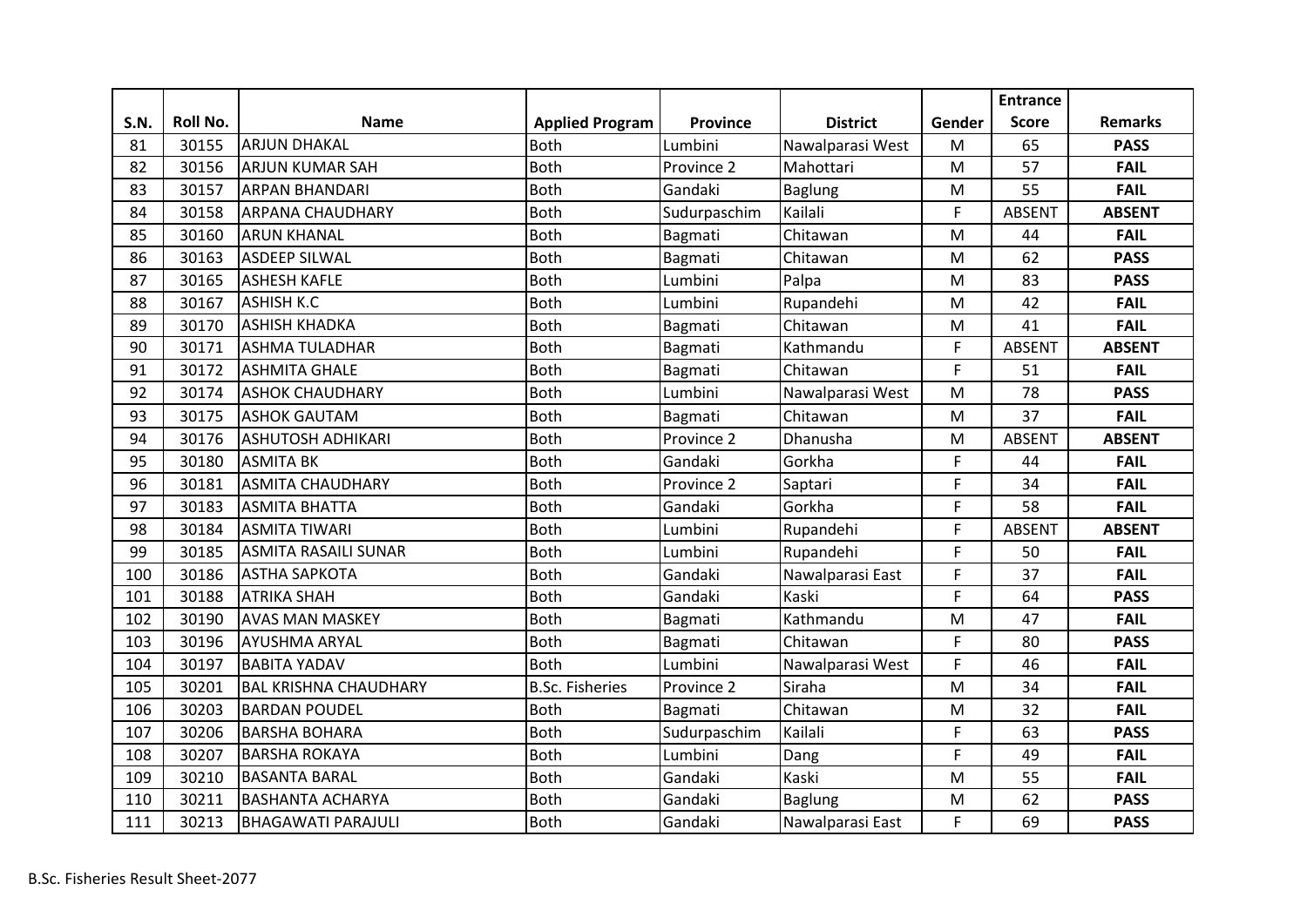|             |          |                                |                        |                 |                  |           | <b>Entrance</b> |                |
|-------------|----------|--------------------------------|------------------------|-----------------|------------------|-----------|-----------------|----------------|
| <b>S.N.</b> | Roll No. | <b>Name</b>                    | <b>Applied Program</b> | <b>Province</b> | <b>District</b>  | Gender    | <b>Score</b>    | <b>Remarks</b> |
| 112         | 30214    | <b>BHAGIRATHI THAKUR NAU</b>   | <b>Both</b>            | Lumbini         | Nawalparasi West | M         | 70              | <b>PASS</b>    |
| 113         | 30215    | <b>BHARATI ADHIKARI</b>        | <b>Both</b>            | Lumbini         | Rupandehi        | F         | 48              | <b>FAIL</b>    |
| 114         | 30216    | <b>BHASKAR BUDHATHOKI</b>      | <b>Both</b>            | Karnali         | Salyan           | ${\sf M}$ | 42              | <b>FAIL</b>    |
| 115         | 30219    | <b>BHAWANA THARU</b>           | <b>Both</b>            | Lumbini         | Bardiya          | F         | 59              | <b>FAIL</b>    |
| 116         | 30221    | <b>BHISMA BHUSAL</b>           | <b>Both</b>            | Lumbini         | Rupandehi        | M         | 44              | <b>FAIL</b>    |
| 117         | 30222    | <b>BHOLAKC</b>                 | <b>Both</b>            | Karnali         | Salyan           | M         | 37              | <b>FAIL</b>    |
| 118         | 30224    | <b>BHUMIKA KUMARI BHANDARI</b> | <b>Both</b>            | Lumbini         | Dang             | F         | <b>ABSENT</b>   | <b>ABSENT</b>  |
| 119         | 30225    | <b>BHUPESH NEUPANE</b>         | <b>Both</b>            | Sudurpaschim    | Kailali          | M         | 42              | <b>FAIL</b>    |
| 120         | 30227    | <b>BIBASH BHATTA CHHETRI</b>   | <b>Both</b>            | Gandaki         | Gorkha           | M         | 62              | <b>PASS</b>    |
| 121         | 30229    | <b>BIBHUT POKHREL</b>          | <b>Both</b>            | Province 1      | Morang           | M         | 73              | <b>PASS</b>    |
| 122         | 30231    | <b>BIBIKA ACHARYA</b>          | <b>Both</b>            | Gandaki         | Nawalparasi East | F         | 52              | <b>FAIL</b>    |
| 123         | 30233    | <b>BIDHAN HAMAL THAKURI</b>    | <b>Both</b>            | Gandaki         | Parbat           | M         | 45              | <b>FAIL</b>    |
| 124         | 30235    | <b>BIDHYA SAGAR YADAV</b>      | <b>Both</b>            | Province 2      | Saptari          | M         | 43              | <b>FAIL</b>    |
| 125         | 30237    | <b>BIDISHA G.C.</b>            | <b>Both</b>            | Lumbini         | Palpa            | F         | 37              | <b>FAIL</b>    |
| 126         | 30238    | <b>BIDISHA OJHA</b>            | <b>Both</b>            | Bagmati         | Chitawan         | F         | 76              | <b>PASS</b>    |
| 127         | 30241    | <b>BIHANI DANGI</b>            | <b>Both</b>            | Lumbini         | Dang             | F         | 54              | <b>FAIL</b>    |
| 128         | 30244    | <b>BIJAY KUMAR SAH</b>         | <b>Both</b>            | Province 1      | Morang           | M         | 68              | <b>PASS</b>    |
| 129         | 30245    | <b>BIJAYA LUITEL</b>           | <b>Both</b>            | Province 1      | Udayapur         | M         | 64              | <b>PASS</b>    |
| 130         | 30246    | <b>BIJAYA NEUPANE</b>          | <b>Both</b>            | Bagmati         | Chitawan         | F         | 56              | <b>FAIL</b>    |
| 131         | 30247    | <b>BIKASH ACHARYA</b>          | <b>Both</b>            | Lumbini         | Palpa            | M         | 51              | <b>FAIL</b>    |
| 132         | 30249    | <b>BIKASH NEUPANE</b>          | <b>Both</b>            | Bagmati         | Rasuwa           | M         | 47              | <b>FAIL</b>    |
| 133         | 30252    | <b>BIKRAM KHATRI</b>           | <b>Both</b>            | Karnali         | Surkhet          | M         | 57              | <b>FAIL</b>    |
| 134         | 30253    | <b>BIKRAM YADAV</b>            | <b>Both</b>            | Lumbini         | Rupandehi        | M         | 63              | <b>PASS</b>    |
| 135         | 30255    | <b>BIMAL DAMAI</b>             | <b>Both</b>            | Lumbini         | Dang             | M         | 60              | <b>PASS</b>    |
| 136         | 30256    | <b>BIMALA NEPALI</b>           | <b>Both</b>            | Gandaki         | Tanahun          | F         | 44              | <b>FAIL</b>    |
| 137         | 30257    | <b>BIMALA REGMI</b>            | <b>Both</b>            | Gandaki         | Nawalparasi East | F         | 48              | <b>FAIL</b>    |
| 138         | 30259    | <b>BINARAM BHANDARI</b>        | <b>Both</b>            | Lumbini         | Dang             | M         | 40              | <b>FAIL</b>    |
| 139         | 30262    | <b>BINDU BASNET</b>            | <b>Both</b>            | Lumbini         | Pyuthan          | F         | 57              | <b>FAIL</b>    |
| 140         | 30269    | <b>BINITA TIMILSINA</b>        | <b>Both</b>            | Bagmati         | Chitawan         | F         | 77              | <b>PASS</b>    |
| 141         | 30270    | <b>BINITA SHRESTHA</b>         | <b>Both</b>            | Lumbini         | Rupandehi        | F         | <b>ABSENT</b>   | <b>ABSENT</b>  |
| 142         | 30271    | <b>BINITA SUBEDI</b>           | <b>Both</b>            | Bagmati         | Chitawan         | F         | 57              | <b>FAIL</b>    |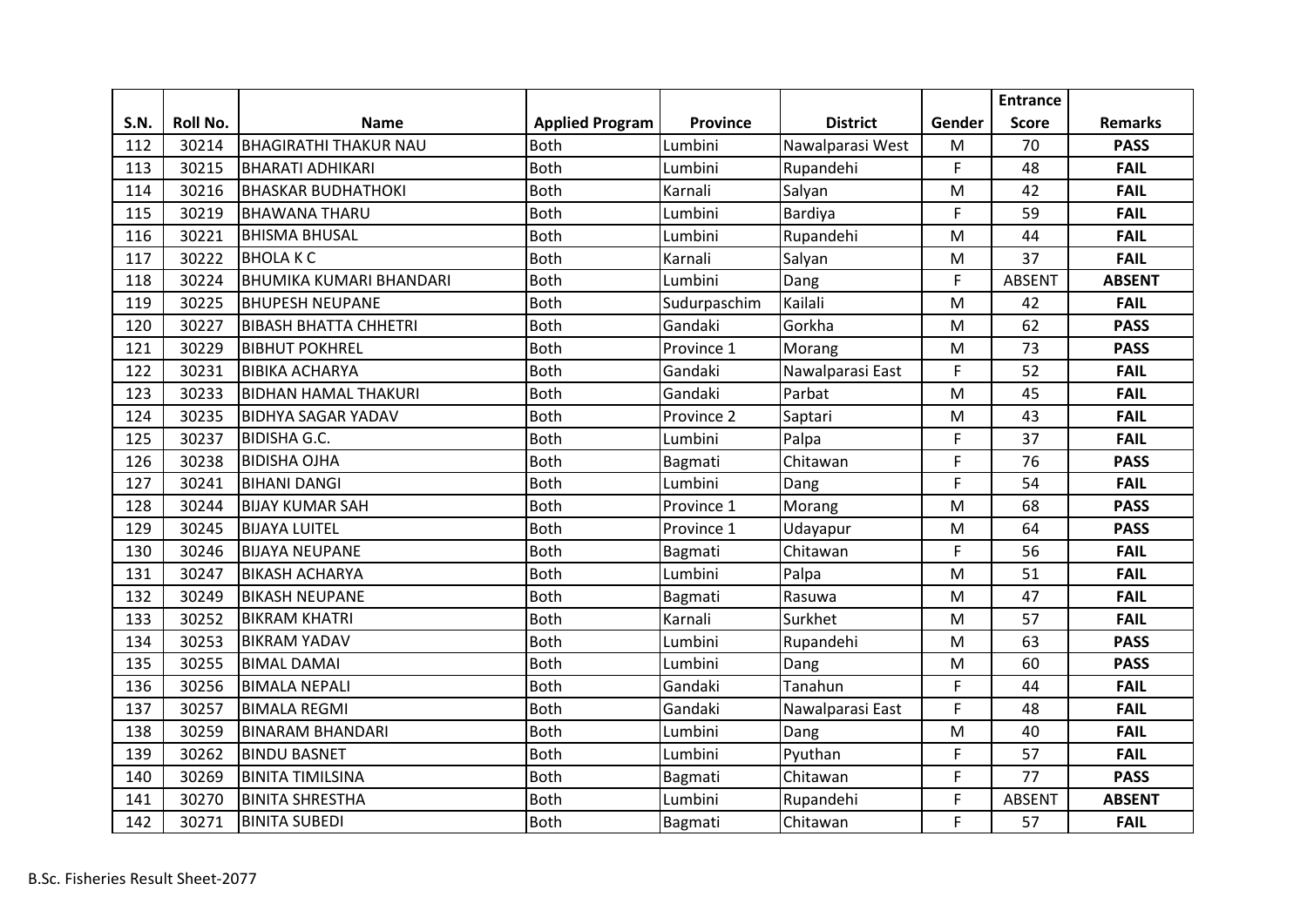|      |          |                              |                        |              |                  |             | <b>Entrance</b> |                |
|------|----------|------------------------------|------------------------|--------------|------------------|-------------|-----------------|----------------|
| S.N. | Roll No. | <b>Name</b>                  | <b>Applied Program</b> | Province     | <b>District</b>  | Gender      | <b>Score</b>    | <b>Remarks</b> |
| 143  | 30278    | <b>BIPANA GYAWALI</b>        | <b>Both</b>            | Lumbini      | Bardiya          | F           | 36              | <b>FAIL</b>    |
| 144  | 30279    | <b>BIPANA THAPA</b>          | <b>Both</b>            | Karnali      | Dailekh          | $\mathsf F$ | <b>ABSENT</b>   | <b>ABSENT</b>  |
| 145  | 30280    | <b>BIPANA KUMARI THARU</b>   | <b>Both</b>            | Lumbini      | Bardiya          | F           | 41              | <b>FAIL</b>    |
| 146  | 30281    | <b>BIPANAN BHATTARAI</b>     | <b>Both</b>            | Gandaki      | <b>Baglung</b>   | F           | 73              | <b>PASS</b>    |
| 147  | 30282    | <b>BIPESH SAPKOTA</b>        | <b>Both</b>            | Gandaki      | Parbat           | M           | 56              | <b>FAIL</b>    |
| 148  | 30283    | <b>BIPIN DAWADI</b>          | <b>Both</b>            | Gandaki      | Kaski            | M           | 41              | <b>FAIL</b>    |
| 149  | 30291    | <b>BISHAL CHALISE</b>        | <b>Both</b>            | Gandaki      | <b>Baglung</b>   | M           | 49              | <b>FAIL</b>    |
| 150  | 30294    | <b>BISHAL KHANAL</b>         | <b>Both</b>            | Lumbini      | Arghakhanchi     | M           | 59              | <b>FAIL</b>    |
| 151  | 30295    | <b>BISHAL NEUPANE</b>        | <b>Both</b>            | Bagmati      | Chitawan         | M           | 49              | <b>FAIL</b>    |
| 152  | 30299    | <b>BISHESH DANGI</b>         | <b>Both</b>            | Province 1   | Jhapa            | M           | 50              | <b>FAIL</b>    |
| 153  | 30300    | <b>BISHESH SIGDEL</b>        | <b>Both</b>            | Lumbini      | Rupandehi        | M           | 57              | <b>FAIL</b>    |
| 154  | 30301    | <b>BISHNU BUDHA</b>          | <b>Both</b>            | Karnali      | Jumla            | M           | 69              | <b>PASS</b>    |
| 155  | 30306    | <b>BISHOW BANJADE</b>        | <b>Both</b>            | Lumbini      | Rupandehi        | M           | 53              | <b>FAIL</b>    |
| 156  | 30309    | <b>BISMITA POKHREL</b>       | <b>Both</b>            | Lumbini      | Bardiya          | F           | 52              | <b>FAIL</b>    |
| 157  | 30310    | <b>BISMITA TAMANG</b>        | <b>Both</b>            | Bagmati      | Chitawan         | F           | 53              | <b>FAIL</b>    |
| 158  | 30312    | <b>BIVIKA ARYAL</b>          | <b>Both</b>            | Lumbini      | Gulmi            | F           | 50              | <b>FAIL</b>    |
| 159  | 30313    | <b>BUDDHI BAHADUR THAPA</b>  | <b>Both</b>            | Gandaki      | Kaski            | M           | 42              | <b>FAIL</b>    |
| 160  | 30314    | <b>BUNA DARJI</b>            | <b>Both</b>            | Bagmati      | Chitawan         | F           | 44              | <b>FAIL</b>    |
| 161  | 30315    | <b>CHANDA ACHARYA</b>        | <b>Both</b>            | Bagmati      | Chitawan         | F           | <b>ABSENT</b>   | <b>ABSENT</b>  |
| 162  | 30317    | <b>CHANDRA BAHADUR KARKI</b> | <b>Both</b>            | Lumbini      | <b>Banke</b>     | M           | 72              | <b>PASS</b>    |
| 163  | 30318    | <b>CHANDRA KALA PUN</b>      | <b>Both</b>            | Lumbini      | Dang             | F           | 47              | <b>FAIL</b>    |
| 164  | 30321    | <b>CHANDRAKALA CHAUDHARY</b> | <b>Both</b>            | Lumbini      | Nawalparasi West | F           | 60              | <b>PASS</b>    |
| 165  | 30322    | <b>CHARCHIL BK</b>           | <b>Both</b>            | Gandaki      | <b>Baglung</b>   | M           | 72              | <b>PASS</b>    |
| 166  | 30325    | <b>CHIRAN KHANAL</b>         | <b>Both</b>            | Lumbini      | Arghakhanchi     | M           | 61              | <b>PASS</b>    |
| 167  | 30328    | <b>DADHI RAM CHAPAGAIN</b>   | <b>Both</b>            | Bagmati      | Chitawan         | M           | 59              | <b>FAIL</b>    |
| 168  | 30329    | <b>DEBAYANI SUBEDI</b>       | <b>Both</b>            | Province 1   | Okhaldhunga      | F           | 45              | <b>FAIL</b>    |
| 169  | 30331    | <b>DEEPA PAUDEL</b>          | <b>Both</b>            | Gandaki      | Syangja          | F           | 46              | <b>FAIL</b>    |
| 170  | 30333    | <b>DEEPAK KHATRI</b>         | <b>Both</b>            | Lumbini      | Dang             | M           | 33              | <b>FAIL</b>    |
| 171  | 30334    | <b>DEEPAK SHARMA</b>         | <b>Both</b>            | Bagmati      | Chitawan         | M           | 64              | <b>PASS</b>    |
| 172  | 30335    | <b>DEEPAK RAJ JOSHI</b>      | <b>Both</b>            | Sudurpaschim | Kanchanpur       | M           | 65              | <b>PASS</b>    |
| 173  | 30336    | <b>DEEPEEKA BARAL</b>        | <b>Both</b>            | Bagmati      | Chitawan         | F           | 53              | <b>FAIL</b>    |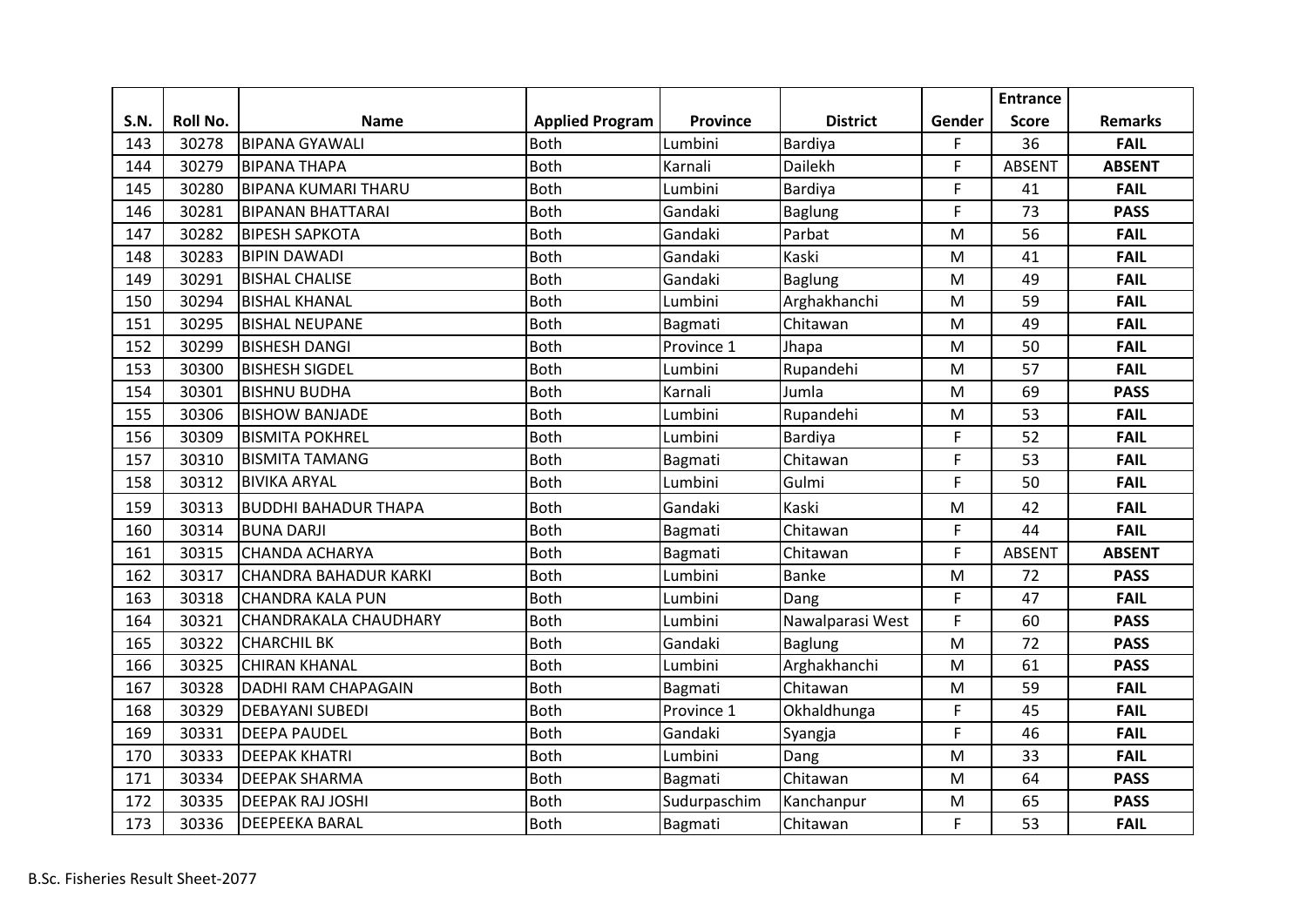|      |          |                             |                        |                 |                  |        | <b>Entrance</b> |                |
|------|----------|-----------------------------|------------------------|-----------------|------------------|--------|-----------------|----------------|
| S.N. | Roll No. | <b>Name</b>                 | <b>Applied Program</b> | <b>Province</b> | <b>District</b>  | Gender | <b>Score</b>    | <b>Remarks</b> |
| 174  | 30338    | <b>DEEWASH SUBEDI</b>       | <b>Both</b>            | Gandaki         | Syangja          | M      | 52              | <b>FAIL</b>    |
| 175  | 30339    | <b>DENISH MALLA THAKURI</b> | <b>Both</b>            | Province 1      | Udayapur         | M      | 49              | <b>FAIL</b>    |
| 176  | 30343    | <b>DHANIRAM YADAV</b>       | <b>Both</b>            | Lumbini         | Rupandehi        | M      | 38              | <b>FAIL</b>    |
| 177  | 30347    | <b>DIBASH SUBEDI</b>        | <b>Both</b>            | Bagmati         | Chitawan         | M      | 35              | <b>FAIL</b>    |
| 178  | 30348    | <b>DIBYA RANABHAT</b>       | <b>Both</b>            | Gandaki         | Kaski            | F      | 54              | <b>FAIL</b>    |
| 179  | 30349    | <b>DIKSHA KHANAL</b>        | <b>Both</b>            | Bagmati         | Chitawan         | F      | 65              | <b>PASS</b>    |
| 180  | 30350    | <b>DIKSHA KHANAL</b>        | <b>Both</b>            | Bagmati         | Chitawan         | F      | 75              | <b>PASS</b>    |
| 181  | 30355    | <b>DIKSHYA BHATTARAI</b>    | <b>Both</b>            | Lumbini         | Nawalparasi West | F      | 54              | <b>FAIL</b>    |
| 182  | 30358    | <b>DIKSHYA ROKA</b>         | <b>Both</b>            | Bagmati         | Chitawan         | F      | 61              | <b>PASS</b>    |
| 183  | 30359    | <b>DIKSHYA SAPKOTA</b>      | <b>Both</b>            | Bagmati         | Chitawan         | F      | <b>ABSENT</b>   | <b>ABSENT</b>  |
| 184  | 30360    | <b>DILIP GHARTI</b>         | <b>Both</b>            | Lumbini         | Palpa            | M      | 36              | <b>FAIL</b>    |
| 185  | 30364    | <b>DINESH NEUPANE</b>       | <b>Both</b>            | Karnali         | Kalikot          | M      | <b>ABSENT</b>   | <b>ABSENT</b>  |
| 186  | 30368    | <b>DIPENDRA DHAKAL</b>      | <b>Both</b>            | Lumbini         | Gulmi            | M      | 31              | <b>FAIL</b>    |
| 187  | 30370    | <b>DIPENDRA KHADKA</b>      | <b>Both</b>            | Lumbini         | <b>Banke</b>     | M      | 49              | <b>FAIL</b>    |
| 188  | 30371    | <b>DIPENDRA JIREL</b>       | <b>Both</b>            | Bagmati         | Dolakha          | M      | 50              | <b>FAIL</b>    |
| 189  | 30372    | DIPENDRA KUMAR MANDAL       | <b>Both</b>            | Province 2      | Saptari          | M      | 39              | <b>FAIL</b>    |
| 190  | 30376    | <b>DIPESH GURUNG</b>        | <b>Both</b>            | Gandaki         | Lamjung          | M      | 69              | <b>PASS</b>    |
| 191  | 30379    | <b>DIVYA BASNET</b>         | Both                   | Province 1      | Ilam             | F      | 63              | <b>PASS</b>    |
| 192  | 30380    | <b>DIVYA ACHARYA</b>        | <b>Both</b>            | Bagmati         | Chitawan         | F      | 60              | <b>PASS</b>    |
| 193  | 30382    | <b>DIVYANSHU SHRESTHA</b>   | <b>Both</b>            | Bagmati         | Kathmandu        | M      | 67              | <b>PASS</b>    |
| 194  | 30383    | <b>DIWAKAR LAMICHHANE</b>   | <b>Both</b>            | Bagmati         | Kathmandu        | M      | 35              | <b>FAIL</b>    |
| 195  | 30384    | <b>DIWASH ADHIKARI</b>      | <b>Both</b>            | Bagmati         | Chitawan         | M      | 38              | <b>FAIL</b>    |
| 196  | 30386    | <b>DIYA ALE MAGAR</b>       | <b>Both</b>            | Bagmati         | Sindhuli         | F      | 48              | <b>FAIL</b>    |
| 197  | 30387    | <b>DIYA ACHARYA</b>         | <b>Both</b>            | Bagmati         | Chitawan         | F      | 54              | <b>FAIL</b>    |
| 198  | 30388    | <b>DIYA KUMARI RAWAL</b>    | <b>Both</b>            | Sudurpaschim    | Baitadi          | F      | 59              | <b>FAIL</b>    |
| 199  | 30389    | <b>DURGA POUDEL</b>         | <b>Both</b>            | Lumbini         | Rupandehi        | F      | 48              | <b>FAIL</b>    |
| 200  | 30390    | <b>DURGESH YADAV</b>        | <b>Both</b>            | Lumbini         | Kapilbastu       | M      | 56              | <b>FAIL</b>    |
| 201  | 30392    | <b>ELISHA GAUTAM</b>        | <b>Both</b>            | Bagmati         | Chitawan         | F      | 41              | <b>FAIL</b>    |
| 202  | 30393    | <b>ELIZA BHUSAL</b>         | <b>Both</b>            | Lumbini         | Rupandehi        | F      | 43              | <b>FAIL</b>    |
| 203  | 30394    | <b>ERIKA KUNWAR</b>         | <b>Both</b>            | Bagmati         | Chitawan         | F      | 51              | <b>FAIL</b>    |
| 204  | 30397    | <b>GANESH DHAMI</b>         | <b>B.Sc. Fisheries</b> | Sudurpaschim    | Doti             | M      | 56              | <b>FAIL</b>    |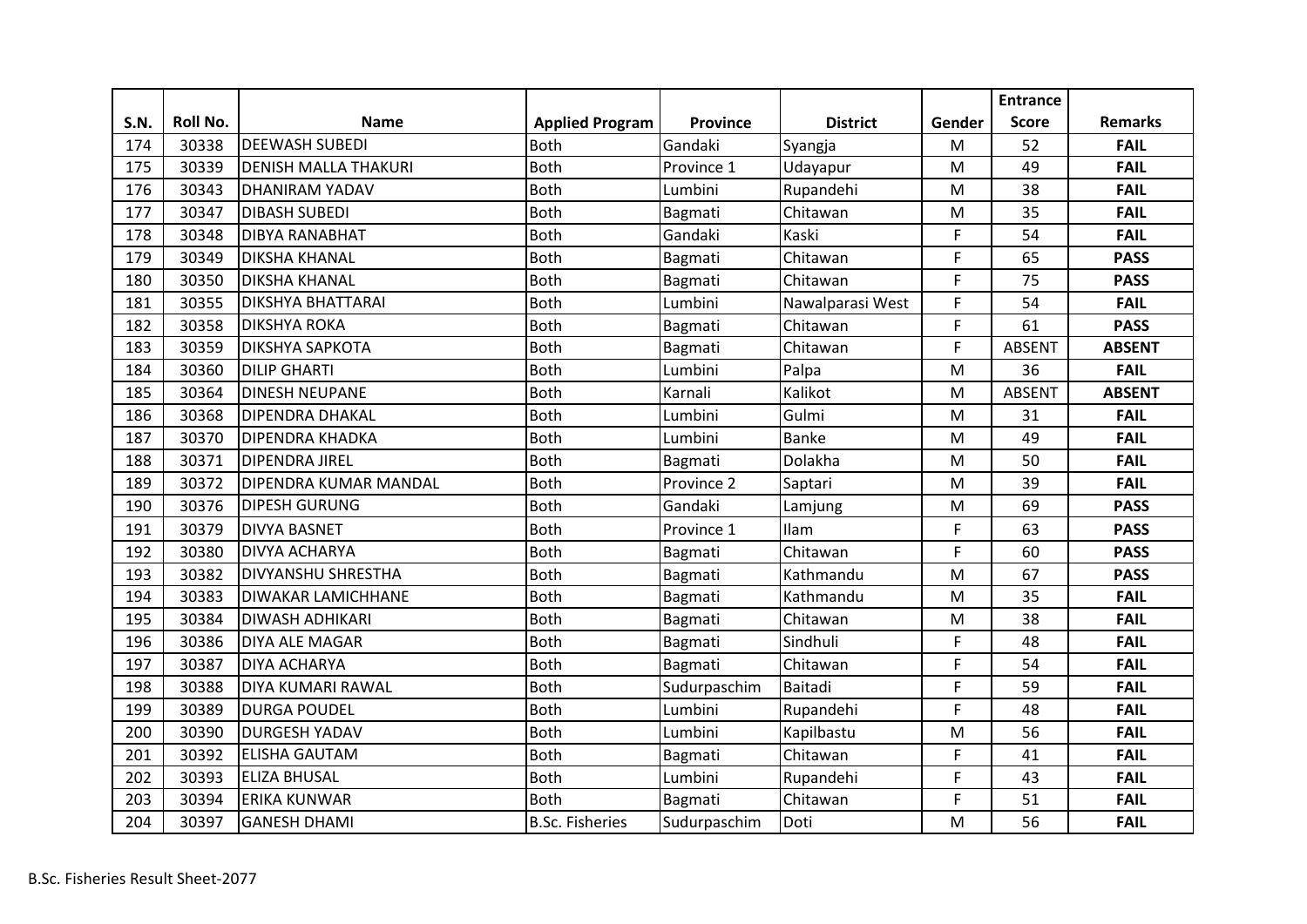|      |          |                            |                        |              |                  |           | <b>Entrance</b> |                |
|------|----------|----------------------------|------------------------|--------------|------------------|-----------|-----------------|----------------|
| S.N. | Roll No. | <b>Name</b>                | <b>Applied Program</b> | Province     | <b>District</b>  | Gender    | <b>Score</b>    | <b>Remarks</b> |
| 205  | 30400    | <b>GANGA BASNET</b>        | <b>Both</b>            | Lumbini      | Gulmi            | F         | 55              | <b>FAIL</b>    |
| 206  | 30402    | <b>GARIMA BASNET</b>       | Both                   | Bagmati      | Chitawan         | F         | 63              | <b>PASS</b>    |
| 207  | 30403    | <b>GARIMA SHRESTHA</b>     | <b>Both</b>            | Bagmati      | Chitawan         | F         | 47              | <b>FAIL</b>    |
| 208  | 30405    | <b>GARIMA PARAJULI</b>     | <b>Both</b>            | Lumbini      | Arghakhanchi     | F         | <b>ABSENT</b>   | <b>ABSENT</b>  |
| 209  | 30406    | <b>GAURAB SUBEDI</b>       | <b>Both</b>            | Bagmati      | Chitawan         | M         | 57              | <b>FAIL</b>    |
| 210  | 30407    | <b>GAURAB THAPA</b>        | <b>Both</b>            | Karnali      | Salyan           | M         | 59              | <b>FAIL</b>    |
| 211  | 30410    | <b>GEETA NEUPANE</b>       | <b>Both</b>            | Gandaki      | Parbat           | F         | 73              | <b>PASS</b>    |
| 212  | 30412    | <b>GHANA SHYAM KAFLE</b>   | <b>Both</b>            | Gandaki      | Nawalparasi East | M         | 79              | <b>PASS</b>    |
| 213  | 30413    | <b>GHANASHYAM POKHAREL</b> | <b>Both</b>            | Lumbini      | Arghakhanchi     | M         | 60              | <b>PASS</b>    |
| 214  | 30414    | <b>GITA TIWARI</b>         | <b>Both</b>            | Gandaki      | Kaski            | F         | 79              | <b>PASS</b>    |
| 215  | 30415    | <b>GOKARNA DAHAL</b>       | <b>Both</b>            | Bagmati      | Makawanpur       | M         | 74              | <b>PASS</b>    |
| 216  | 30416    | <b>GOKUL TIMILSINA</b>     | <b>Both</b>            | Bagmati      | Chitawan         | M         | 50              | <b>FAIL</b>    |
| 217  | 30418    | <b>GOPAL THARU</b>         | <b>Both</b>            | Lumbini      | Rupandehi        | M         | 64              | <b>PASS</b>    |
| 218  | 30420    | <b>GOVINDA SHRESTHA</b>    | <b>Both</b>            | Bagmati      | Chitawan         | M         | 48              | <b>FAIL</b>    |
| 219  | 30422    | <b>GRISHMA NEOPANE</b>     | <b>Both</b>            | Lumbini      | Arghakhanchi     | F         | 54              | <b>FAIL</b>    |
| 220  | 30423    | <b>GUNARAJ LAMICHHANE</b>  | <b>Both</b>            | Bagmati      | Chitawan         | M         | 55              | <b>FAIL</b>    |
| 221  | 30425    | <b>HARI BHANDARI</b>       | <b>Both</b>            | Lumbini      | Rupandehi        | M         | 43              | <b>FAIL</b>    |
| 222  | 30433    | <b>HEMKANT YADAV</b>       | <b>Both</b>            | Province 2   | Saptari          | M         | 43              | <b>FAIL</b>    |
| 223  | 30436    | <b>HRISHAV LAMICHHANE</b>  | <b>Both</b>            | Gandaki      | Kaski            | M         | 59              | <b>FAIL</b>    |
| 224  | 30441    | <b>ISHA BHATTARAI</b>      | <b>Both</b>            | Gandaki      | Nawalparasi East | F         | 47              | <b>FAIL</b>    |
| 225  | 30443    | <b>ISHA KUNWAR</b>         | <b>Both</b>            | Lumbini      | Palpa            | F         | 51              | <b>FAIL</b>    |
| 226  | 30444    | <b>ISHA NEPAL</b>          | <b>Both</b>            | Province 1   | Jhapa            | F         | 70              | <b>PASS</b>    |
| 227  | 30445    | <b>ISHA SHARMA</b>         | <b>Both</b>            | Province 2   | Sarlahi          | F         | <b>ABSENT</b>   | <b>ABSENT</b>  |
| 228  | 30446    | <b>ISHAKA SHRESTHA</b>     | <b>Both</b>            | Bagmati      | Chitawan         | F         | 43              | <b>FAIL</b>    |
| 229  | 30449    | ISHOWARI DATTA PANDEYA     | <b>Both</b>            | Sudurpaschim | Dadeldhura       | M         | 67              | <b>PASS</b>    |
| 230  | 30450    | <b>ISHWAR PRASAD SAH</b>   | <b>Both</b>            | Province 2   | Siraha           | M         | 38              | <b>FAIL</b>    |
| 231  | 30453    | <b>ISHWOR POUDEL</b>       | <b>Both</b>            | Bagmati      | Chitawan         | M         | 55              | <b>FAIL</b>    |
| 232  | 30459    | <b>JANAKI SAPKOTA</b>      | <b>Both</b>            | Lumbini      | Nawalparasi West | F         | 51              | <b>FAIL</b>    |
| 233  | 30461    | <b>JAY KISHOR YADAV</b>    | <b>Both</b>            | Province 2   | Siraha           | ${\sf M}$ | 40              | <b>FAIL</b>    |
| 234  | 30462    | <b>JAYANTEE SAPKOTA</b>    | <b>Both</b>            | Bagmati      | Chitawan         | F         | 52              | <b>FAIL</b>    |
| 235  | 30468    | JEEVAN GHIMIRE             | <b>Both</b>            | Lumbini      | Dang             | M         | 67              | <b>PASS</b>    |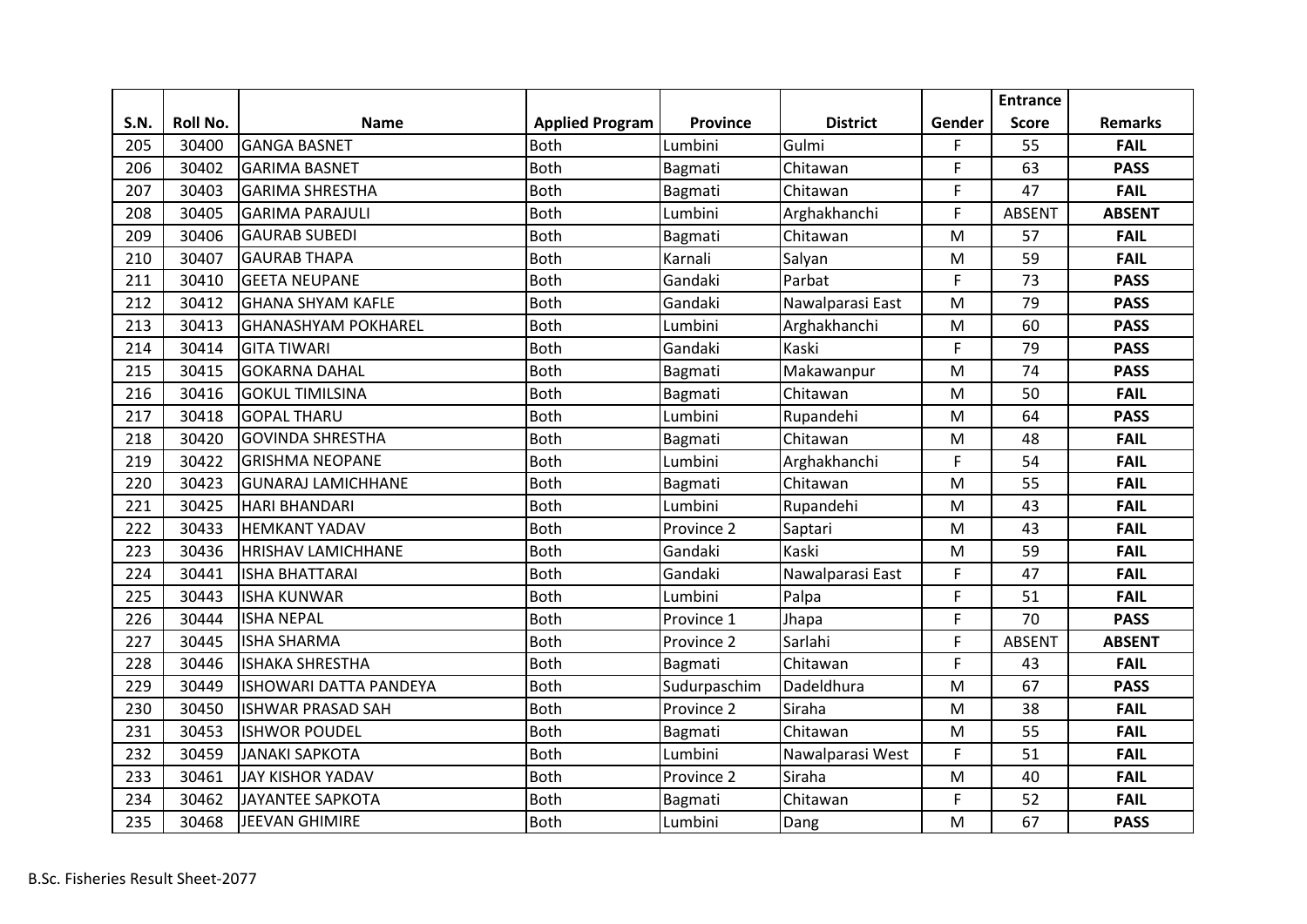|      |                 |                            |                        |                 |                  |        | <b>Entrance</b> |                |
|------|-----------------|----------------------------|------------------------|-----------------|------------------|--------|-----------------|----------------|
| S.N. | <b>Roll No.</b> | <b>Name</b>                | <b>Applied Program</b> | <b>Province</b> | <b>District</b>  | Gender | <b>Score</b>    | <b>Remarks</b> |
| 236  | 30469           | JEEVAN KUMAR DUMRE         | <b>Both</b>            | Lumbini         | Bardiya          | M      | 51              | <b>FAIL</b>    |
| 237  | 30470           | <b>JENISH CHAPAGAIN</b>    | <b>Both</b>            | Bagmati         | Chitawan         | M      | 66              | <b>PASS</b>    |
| 238  | 30473           | <b>JESICA BHANDARI</b>     | <b>Both</b>            | Lumbini         | Rupandehi        | F.     | 54              | <b>FAIL</b>    |
| 239  | 30474           | <b>JESSICA SHAKYA</b>      | <b>Both</b>            | Province 1      | Sankhuwasabha    | F      | 71              | <b>PASS</b>    |
| 240  | 30475           | <b>JHARANA SUBEDI</b>      | <b>Both</b>            | Lumbini         | Nawalparasi West | F.     | 52              | <b>FAIL</b>    |
| 241  | 30476           | <b>JONASH BADU</b>         | <b>Both</b>            | Sudurpaschim    | Kanchanpur       | M      | 45              | <b>FAIL</b>    |
| 242  | 30477           | <b>JOTI RASAILI</b>        | <b>Both</b>            | Bagmati         | Chitawan         | F      | 55              | <b>FAIL</b>    |
| 243  | 30479           | JYOTI LAMICHHANE           | <b>Both</b>            | Bagmati         | Chitawan         | F      | 72              | <b>PASS</b>    |
| 244  | 30481           | <b>KABITA BASTAKOTI</b>    | <b>Both</b>            | Gandaki         | Nawalparasi East | F      | 54              | <b>FAIL</b>    |
| 245  | 30482           | <b>KABITA BHUSAL</b>       | <b>Both</b>            | Lumbini         | Nawalparasi West | F      | 39              | <b>FAIL</b>    |
| 246  | 30483           | <b>KABITA LAMSAL</b>       | <b>Both</b>            | Gandaki         | Kaski            | F      | 49              | <b>FAIL</b>    |
| 247  | 30484           | <b>KABITA SHARMA</b>       | <b>Both</b>            | Gandaki         | Nawalparasi East | F      | 48              | <b>FAIL</b>    |
| 248  | 30485           | <b>KABITA BHUSAL</b>       | <b>Both</b>            | Gandaki         | Baglung          | F      | 79              | <b>PASS</b>    |
| 249  | 30488           | <b>KAJOL PANGENI</b>       | <b>Both</b>            | Lumbini         | Nawalparasi West | F      | <b>ABSENT</b>   | <b>ABSENT</b>  |
| 250  | 30490           | <b>KALPANA PAUDEL</b>      | <b>Both</b>            | Gandaki         | Nawalparasi East | F      | 48              | <b>FAIL</b>    |
| 251  | 30492           | <b>KAMAL MANI ARYAL</b>    | <b>Both</b>            | Gandaki         | Kaski            | M      | 53              | <b>FAIL</b>    |
| 252  | 30495           | <b>KAMANA BHUSAL</b>       | <b>Both</b>            | Lumbini         | Arghakhanchi     | F      | 53              | <b>FAIL</b>    |
| 253  | 30496           | <b>KANCHAN GHIMIRE</b>     | <b>Both</b>            | Bagmati         | Chitawan         | F      | 67              | <b>PASS</b>    |
| 254  | 30498           | <b>KAPIL KHADKA</b>        | <b>Both</b>            | Karnali         | Dailekh          | M      | 57              | <b>FAIL</b>    |
| 255  | 30502           | <b>KARAN DULAL</b>         | <b>Both</b>            | Bagmati         | Bhaktapur        | M      | <b>ABSENT</b>   | <b>ABSENT</b>  |
| 256  | 30504           | <b>KARISHMA KHATRI</b>     | <b>Both</b>            | Lumbini         | Rupandehi        | F      | 45              | <b>FAIL</b>    |
| 257  | 30505           | <b>KARUNA CHAUDHARY</b>    | <b>Both</b>            | Lumbini         | Nawalparasi West | F      | 55              | <b>FAIL</b>    |
| 258  | 30507           | <b>KAUSHIKA KAHAR GOUD</b> | <b>Both</b>            | Lumbini         | Rupandehi        | F      | 59              | <b>FAIL</b>    |
| 259  | 30509           | <b>KESHAV RAJ DAWADI</b>   | <b>Both</b>            | Gandaki         | Kaski            | M      | 35              | <b>FAIL</b>    |
| 260  | 30510           | <b>KEWAL PANTA</b>         | <b>Both</b>            | Gandaki         | Lamjung          | M      | 56              | <b>FAIL</b>    |
| 261  | 30511           | KHUMANANDA KANDEL          | <b>Both</b>            | Gandaki         | <b>Baglung</b>   | M      | 71              | <b>PASS</b>    |
| 262  | 30512           | <b>KHUSHI KC</b>           | <b>Both</b>            | Lumbini         | Rupandehi        | F      | 53              | <b>FAIL</b>    |
| 263  | 30514           | <b>KHYAMLAL PAUDEL</b>     | <b>Both</b>            | Gandaki         | Nawalparasi East | M      | 57              | <b>FAIL</b>    |
| 264  | 30515           | <b>KIRAN KUMPAKHA</b>      | Both                   | Bagmati         | Bhaktapur        | M      | <b>ABSENT</b>   | <b>ABSENT</b>  |
| 265  | 30516           | <b>KISHMAT REGMI</b>       | <b>Both</b>            | Gandaki         | Nawalparasi East | M      | 50              | <b>FAIL</b>    |
| 266  | 30518           | <b>KRIPA PAUDEL</b>        | <b>Both</b>            | Gandaki         | Parbat           | F      | 78              | <b>PASS</b>    |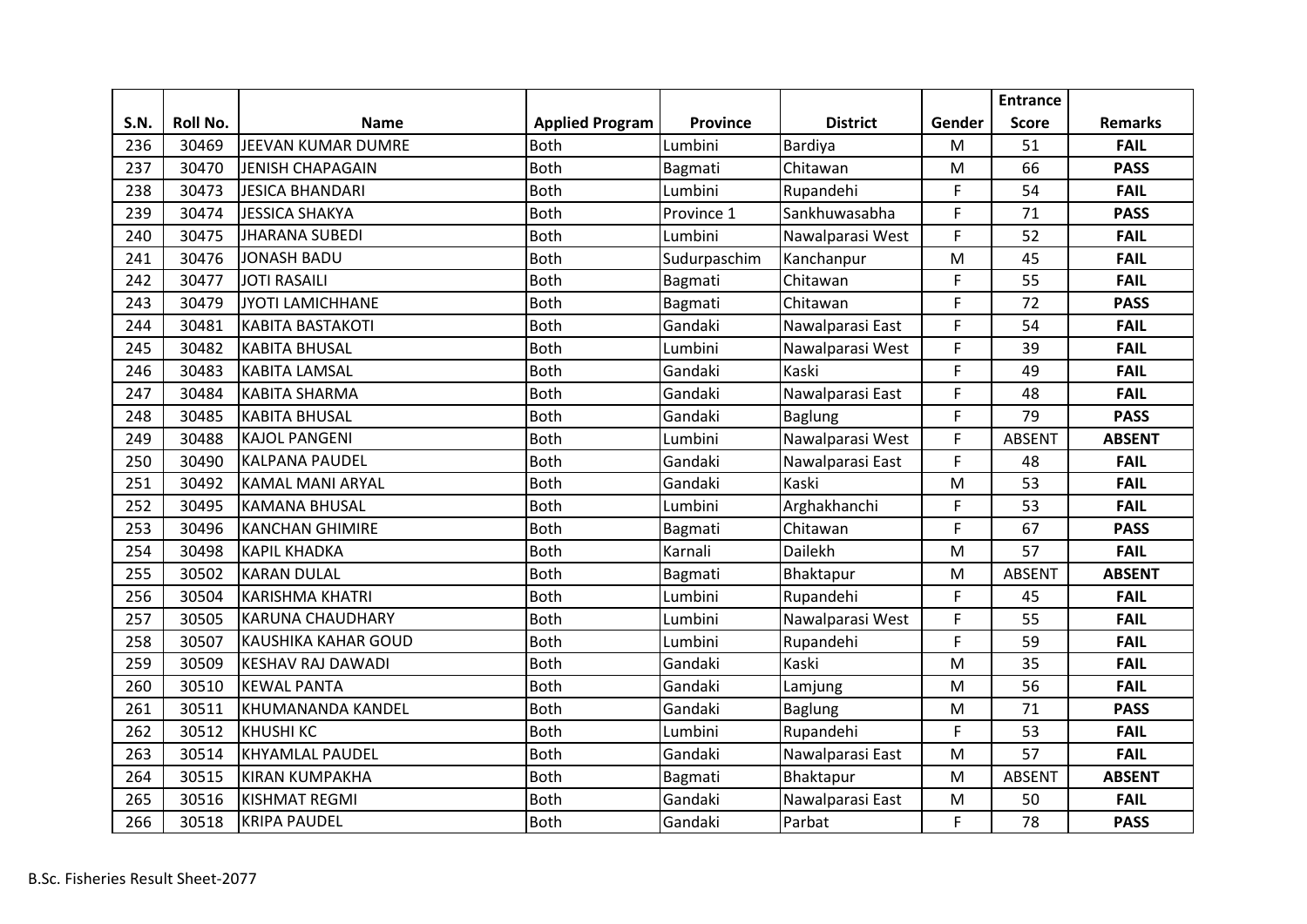|      |          |                                 |                        |                 |                  |        | <b>Entrance</b> |                |
|------|----------|---------------------------------|------------------------|-----------------|------------------|--------|-----------------|----------------|
| S.N. | Roll No. | <b>Name</b>                     | <b>Applied Program</b> | <b>Province</b> | <b>District</b>  | Gender | <b>Score</b>    | <b>Remarks</b> |
| 267  | 30519    | <b>KRIPA BHUJEL</b>             | <b>Both</b>            | Lumbini         | Gulmi            | F.     | 45              | <b>FAIL</b>    |
| 268  | 30526    | <b>KRISHNA WAGLE</b>            | <b>Both</b>            | Bagmati         | Chitawan         | M      | 40              | <b>FAIL</b>    |
| 269  | 30527    | <b>KRISHNA PRASAD BHURTEL</b>   | <b>Both</b>            | Gandaki         | Nawalparasi East | M      | <b>ABSENT</b>   | <b>ABSENT</b>  |
| 270  | 30528    | <b>KRISHNA PRASAD CHAUDHARY</b> | <b>Both</b>            | Lumbini         | Nawalparasi West | M      | 84              | <b>PASS</b>    |
| 271  | 30529    | <b>KRISHNANAND RAJAK</b>        | <b>Both</b>            | Province 2      | Saptari          | M      | 50              | <b>FAIL</b>    |
| 272  | 30532    | <b>KRITIKA NEUPANE</b>          | <b>Both</b>            | Lumbini         | Nawalparasi West | F      | 48              | <b>FAIL</b>    |
| 273  | 30533    | <b>KRITIKA POKHREL</b>          | <b>Both</b>            | Province 1      | Sunsari          | F      | 65              | <b>PASS</b>    |
| 274  | 30538    | <b>KUSHAL KAFLE</b>             | <b>Both</b>            | Gandaki         | Nawalparasi East | M      | 43              | <b>FAIL</b>    |
| 275  | 30540    | <b>LALIT POKHREL</b>            | <b>Both</b>            | Lumbini         | <b>Banke</b>     | M      | 70              | <b>PASS</b>    |
| 276  | 30542    | LAXMAN DANGI                    | <b>Both</b>            | Lumbini         | Dang             | M      | 64              | <b>PASS</b>    |
| 277  | 30544    | <b>LAXMI THAKUR</b>             | Both                   | Province 1      | Morang           | F      | 54              | <b>FAIL</b>    |
| 278  | 30550    | LOKENDRA KUMAR ADHIKARI         | <b>Both</b>            | Province 2      | Sarlahi          | M      | 67              | <b>PASS</b>    |
| 279  | 30552    | <b>MADAN KUMAR NEUPANE</b>      | <b>Both</b>            | Bagmati         | Chitawan         | M      | 31              | <b>FAIL</b>    |
| 280  | 30554    | <b>MAHADEV TIWARI</b>           | <b>Both</b>            | Gandaki         | Parbat           | M      | 52              | <b>FAIL</b>    |
| 281  | 30556    | <b>MAHESH THARU</b>             | <b>Both</b>            | Lumbini         | Bardiya          | M      | 60              | <b>PASS</b>    |
| 282  | 30559    | <b>MAHESH KUMAR THAPA</b>       | <b>Both</b>            | Karnali         | Dailekh          | M      | 60              | <b>PASS</b>    |
| 283  | 30560    | <b>MAMATA BHANDARI</b>          | <b>Both</b>            | Province 1      | Jhapa            | F      | 59              | <b>FAIL</b>    |
| 284  | 30563    | <b>MAMATA SHRESTHA</b>          | <b>Both</b>            | Bagmati         | Sindhupalchok    | F      | 34              | <b>FAIL</b>    |
| 285  | 30564    | <b>MAMATA SHARMA WAGLE</b>      | <b>Both</b>            | Gandaki         | Nawalparasi East | F      | 43              | <b>FAIL</b>    |
| 286  | 30565    | MAMTA KUMARI JHA                | <b>Both</b>            | Province 2      | Saptari          | F      | 40              | <b>FAIL</b>    |
| 287  | 30568    | <b>MANASVEE RIMAL</b>           | <b>Both</b>            | Gandaki         | Tanahun          | F      | 46              | <b>FAIL</b>    |
| 288  | 30570    | <b>MANDIP ADHIKARI</b>          | <b>Both</b>            | Province 2      | <b>Bara</b>      | M      | 54              | <b>FAIL</b>    |
| 289  | 30571    | <b>MANDIP CHAUDHARY</b>         | <b>Both</b>            | Bagmati         | Chitawan         | M      | 52              | <b>FAIL</b>    |
| 290  | 30577    | <b>MANISH MARASINI</b>          | <b>Both</b>            | Lumbini         | Kapilbastu       | M      | 71              | <b>PASS</b>    |
| 291  | 30580    | <b>MANISH PANDEY</b>            | <b>Both</b>            | Lumbini         | Rupandehi        | M      | 69              | <b>PASS</b>    |
| 292  | 30581    | <b>MANISH JAMMAR KATTEL</b>     | <b>Both</b>            | Gandaki         | Nawalparasi East | M      | 50              | <b>FAIL</b>    |
| 293  | 30582    | <b>MANISH KUMAR GAURO</b>       | <b>Both</b>            | Province 2      | Parsa            | M      | <b>ABSENT</b>   | <b>ABSENT</b>  |
| 294  | 30584    | MANISHA BHANDARI                | <b>Both</b>            | Lumbini         | Gulmi            | F      | 50              | <b>FAIL</b>    |
| 295  | 30585    | <b>MANISHA GURUNG</b>           | <b>Both</b>            | Gandaki         | Lamjung          | F      | 51              | <b>FAIL</b>    |
| 296  | 30586    | <b>MANISHA PANTHA</b>           | <b>Both</b>            | Lumbini         | Gulmi            | F      | 42              | <b>FAIL</b>    |
| 297  | 30588    | <b>MANISHA SAH</b>              | <b>Both</b>            | Province 2      | Dhanusha         | F      | 41              | <b>FAIL</b>    |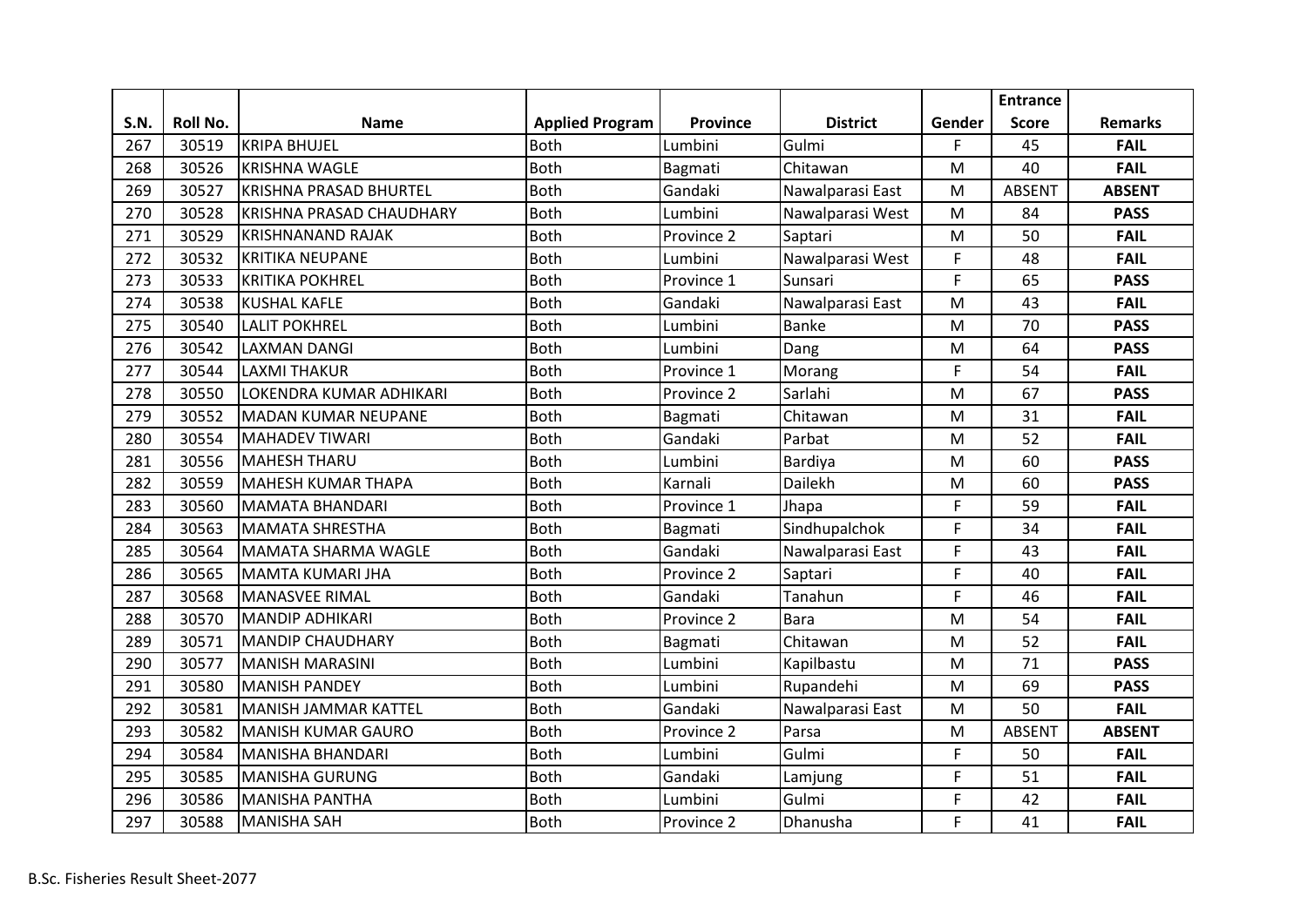|      |          |                               |                        |              |                  |        | <b>Entrance</b> |                |
|------|----------|-------------------------------|------------------------|--------------|------------------|--------|-----------------|----------------|
| S.N. | Roll No. | <b>Name</b>                   | <b>Applied Program</b> | Province     | <b>District</b>  | Gender | <b>Score</b>    | <b>Remarks</b> |
| 298  | 30590    | <b>MANISHA THAPA</b>          | <b>Both</b>            | Lumbini      | Gulmi            | F.     | 42              | <b>FAIL</b>    |
| 299  | 30592    | <b>MANISHA SAPKOTA</b>        | <b>Both</b>            | Gandaki      | Nawalparasi East | F      | 56              | <b>FAIL</b>    |
| 300  | 30593    | <b>MANITA AALE MAGAR</b>      | <b>Both</b>            | Bagmati      | Sindhuli         | F      | 33              | <b>FAIL</b>    |
| 301  | 30596    | <b>MANJILA SHRESTHA</b>       | <b>Both</b>            | Lumbini      | Palpa            | F      | 51              | <b>FAIL</b>    |
| 302  | 30602    | <b>MAYA KUMARI</b>            | <b>Both</b>            | Lumbini      | Gulmi            | F.     | 44              | <b>FAIL</b>    |
| 303  | 30605    | <b>MILAN POUDEL</b>           | <b>Both</b>            | Gandaki      | Nawalparasi East | M      | 45              | <b>FAIL</b>    |
| 304  | 30607    | MINAKSHI ACHARYA              | <b>Both</b>            | Lumbini      | Gulmi            | F      | 64              | <b>PASS</b>    |
| 305  | 30612    | <b>MONIKA PALLI MAGAR</b>     | <b>Both</b>            | Lumbini      | Rupandehi        | F      | 49              | <b>FAIL</b>    |
| 306  | 30613    | <b>MONIKA PANDEY</b>          | <b>Both</b>            | Lumbini      | Rupandehi        | F      | 69              | <b>PASS</b>    |
| 307  | 30616    | <b>MONITA SHAH</b>            | <b>Both</b>            | Province 1   | Sunsari          | F      | 57              | <b>FAIL</b>    |
| 308  | 30619    | <b>MUNA PATHAK</b>            | <b>Both</b>            | Lumbini      | Nawalparasi West | F      | 56              | <b>FAIL</b>    |
| 309  | 30620    | <b>MUNA BANJARA</b>           | <b>Both</b>            | Bagmati      | Kavrepalanchok   | F      | <b>ABSENT</b>   | <b>ABSENT</b>  |
| 310  | 30621    | <b>MUNAL POUDEL</b>           | <b>Both</b>            | Bagmati      | Chitawan         | M      | 54              | <b>FAIL</b>    |
| 311  | 30622    | <b>NABARAJ KHADKA</b>         | <b>Both</b>            | Lumbini      | Dang             | M      | 35              | <b>FAIL</b>    |
| 312  | 30624    | <b>NABIN BHUSAL</b>           | <b>Both</b>            | Lumbini      | Rupandehi        | M      | 46              | <b>FAIL</b>    |
| 313  | 30625    | <b>NABIN GIRI</b>             | <b>Both</b>            | Bagmati      | Sindhupalchok    | M      | 40              | <b>FAIL</b>    |
| 314  | 30626    | <b>NABIN RIMAL</b>            | <b>Both</b>            | Bagmati      | Chitawan         | M      | <b>ABSENT</b>   | <b>ABSENT</b>  |
| 315  | 30627    | <b>NABIN RIMAL</b>            | <b>Both</b>            | Karnali      | Dailekh          | M      | 43              | <b>FAIL</b>    |
| 316  | 30630    | <b>NABIN ROSHAN CHAUDHARY</b> | <b>Both</b>            | Province 2   | <b>Bara</b>      | M      | 49              | <b>FAIL</b>    |
| 317  | 30632    | <b>NABINA GAUTAM</b>          | <b>Both</b>            | Gandaki      | Syangja          | F      | 43              | <b>FAIL</b>    |
| 318  | 30635    | <b>NAMINA RUWALI</b>          | <b>Both</b>            | Bagmati      | <b>Dhading</b>   | F      | 61              | <b>PASS</b>    |
| 319  | 30637    | <b>NAMRATA SAH</b>            | <b>Both</b>            | Province 2   | Siraha           | F      | 28              | <b>FAIL</b>    |
| 320  | 30638    | NAMRATA BANIYA                | <b>Both</b>            | Lumbini      | Rupandehi        | F      | <b>ABSENT</b>   | <b>ABSENT</b>  |
| 321  | 30640    | <b>NARENDRA THAPA</b>         | Both                   | Karnali      | Surkhet          | M      | 45              | <b>FAIL</b>    |
| 322  | 30641    | <b>NARESH SHARMA AWASTHI</b>  | <b>Both</b>            | Sudurpaschim | Doti             | M      | 40              | <b>FAIL</b>    |
| 323  | 30642    | <b>NEHA MAHATO</b>            | <b>Both</b>            | Province 2   | Dhanusha         | F      | 50              | <b>FAIL</b>    |
| 324  | 30643    | <b>NEHA SHARMA</b>            | <b>Both</b>            | Province 2   | Siraha           | F      | <b>ABSENT</b>   | <b>ABSENT</b>  |
| 325  | 30644    | <b>NEHA SHRESTHA</b>          | <b>Both</b>            | Lumbini      | Palpa            | F      | 47              | <b>FAIL</b>    |
| 326  | 30645    | <b>NEHA SINGH</b>             | <b>B.Sc. Fisheries</b> | Province 2   | Mahottari        | F      | <b>ABSENT</b>   | <b>ABSENT</b>  |
| 327  | 30646    | <b>NEMISHA PAUDEL</b>         | <b>Both</b>            | Province 1   | Jhapa            | F      | 61              | <b>PASS</b>    |
| 328  | 30648    | <b>NIKAL GAUTAM</b>           | <b>Both</b>            | Bagmati      | Chitawan         | M      | 52              | <b>FAIL</b>    |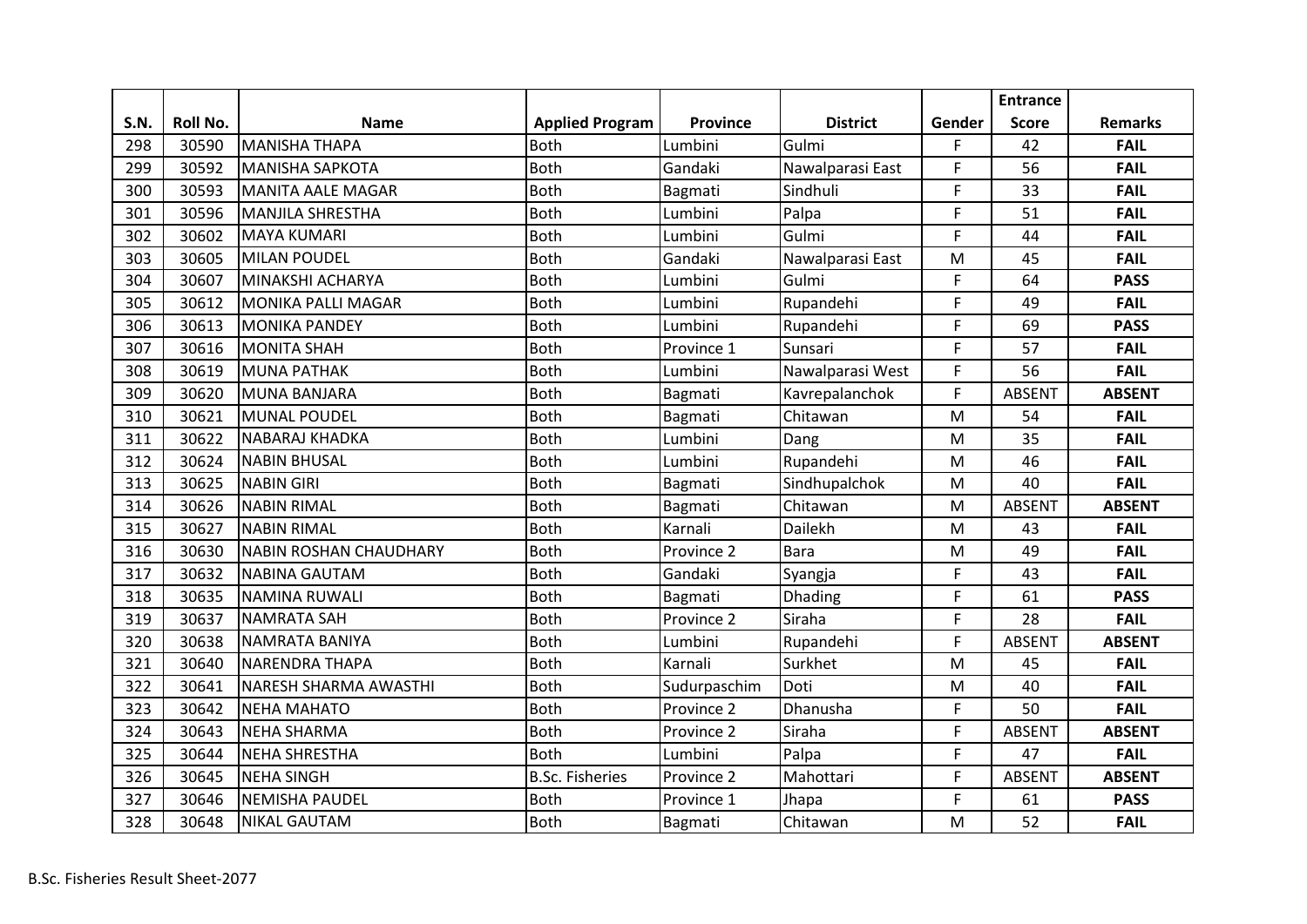|             |          |                              |                        |                 |                  |        | <b>Entrance</b> |                |
|-------------|----------|------------------------------|------------------------|-----------------|------------------|--------|-----------------|----------------|
| <b>S.N.</b> | Roll No. | <b>Name</b>                  | <b>Applied Program</b> | <b>Province</b> | <b>District</b>  | Gender | <b>Score</b>    | <b>Remarks</b> |
| 329         | 30649    | <b>NIKEET PRADHAN</b>        | <b>Both</b>            | Bagmati         | Kathmandu        | M      | <b>ABSENT</b>   | <b>ABSENT</b>  |
| 330         | 30651    | NIKHIL KUMAR YADAV           | <b>Both</b>            | Lumbini         | Rupandehi        | M      | 76              | <b>PASS</b>    |
| 331         | 30652    | <b>NIKITA CHALISE</b>        | <b>Both</b>            | Bagmati         | Chitawan         | F      | 54              | <b>FAIL</b>    |
| 332         | 30653    | <b>NIKITA DHAKAL</b>         | <b>Both</b>            | Gandaki         | Gorkha           | F      | 55              | <b>FAIL</b>    |
| 333         | 30656    | <b>NIKKI KARNA</b>           | <b>Both</b>            | Province 2      | Mahottari        | F      | <b>ABSENT</b>   | <b>ABSENT</b>  |
| 334         | 30657    | NILAM CHAUDHARY              | <b>Both</b>            | Sudurpaschim    | Kailali          | F      | 59              | <b>FAIL</b>    |
| 335         | 30660    | <b>NIRAJ DHUNGANA</b>        | <b>Both</b>            | Bagmati         | Makawanpur       | M      | 46              | <b>FAIL</b>    |
| 336         | 30661    | <b>NIRAJ POUDEL</b>          | <b>Both</b>            | Bagmati         | Chitawan         | M      | 78              | <b>PASS</b>    |
| 337         | 30662    | <b>NIRAJ KUMAR CHAUDHARY</b> | <b>Both</b>            | Province 2      | Saptari          | M      | 32              | <b>FAIL</b>    |
| 338         | 30664    | NIRAJAN PARAJULI             | <b>Both</b>            | Province 1      | Jhapa            | M      | 76              | <b>PASS</b>    |
| 339         | 30665    | NIRAJAN UPRETI               | <b>Both</b>            | Province 1      | Morang           | M      | 64              | <b>PASS</b>    |
| 340         | 30671    | <b>NIRU GAUTAM</b>           | <b>Both</b>            | Lumbini         | Dang             | F      | 54              | <b>FAIL</b>    |
| 341         | 30674    | <b>NIRVYA THAKUR</b>         | <b>Both</b>            | Province 2      | Mahottari        | F      | 32              | <b>FAIL</b>    |
| 342         | 30675    | <b>NISAN PAUDEL</b>          | <b>Both</b>            | Lumbini         | Gulmi            | M      | 63              | <b>PASS</b>    |
| 343         | 30676    | <b>NISCHAL ADHIKARI</b>      | <b>Both</b>            | Bagmati         | Chitawan         | M      | 62              | <b>PASS</b>    |
| 344         | 30678    | <b>NISHA BHANDARI</b>        | <b>Both</b>            | Gandaki         | Syangja          | F      | 55              | <b>FAIL</b>    |
| 345         | 30679    | <b>NISHA BHUSAL</b>          | <b>Both</b>            | Gandaki         | Parbat           | F      | 62              | <b>PASS</b>    |
| 346         | 30680    | <b>NISHA GAIRE</b>           | <b>Both</b>            | Lumbini         | Rupandehi        | F      | 51              | <b>FAIL</b>    |
| 347         | 30681    | <b>NISHA THAPA</b>           | <b>Both</b>            | Bagmati         | Chitawan         | F      | 53              | <b>FAIL</b>    |
| 348         | 30682    | NISHA GHIMIRE                | <b>Both</b>            | Gandaki         | Nawalparasi East | F      | 55              | <b>FAIL</b>    |
| 349         | 30683    | NISHAN SINGTAN TAMANG        | <b>Both</b>            | Province 2      | <b>Bara</b>      | M      | <b>ABSENT</b>   | <b>ABSENT</b>  |
| 350         | 30687    | <b>NITESH YADAV</b>          | <b>Both</b>            | Province 2      | Siraha           | M      | 48              | <b>FAIL</b>    |
| 351         | 30691    | <b>OCEAN THAPA MAGAR</b>     | <b>Both</b>            | Gandaki         | Tanahun          | M      | 49              | <b>FAIL</b>    |
| 352         | 30692    | <b>OJASHWI GHIMIRE</b>       | <b>Both</b>            | Bagmati         | Lalitpur         | F      | 49              | <b>FAIL</b>    |
| 353         | 30693    | OLIZA THADA THAPA MAGAR      | <b>Both</b>            | Gandaki         | Nawalparasi East | F      | 45              | <b>FAIL</b>    |
| 354         | 30695    | OM PRAKASH SAH               | <b>Both</b>            | Province 2      | Saptari          | M      | 36              | <b>FAIL</b>    |
| 355         | 30697    | <b>OMRAJ BASNET</b>          | <b>Both</b>            | Province 1      | Udayapur         | M      | <b>ABSENT</b>   | <b>ABSENT</b>  |
| 356         | 30699    | <b>PABINA NEUPANE</b>        | <b>Both</b>            | Bagmati         | Chitawan         | F      | 40              | <b>FAIL</b>    |
| 357         | 30700    | PABITRA GURUNG               | <b>Both</b>            | Gandaki         | Lamjung          | F      | 58              | <b>FAIL</b>    |
| 358         | 30703    | PANKAJ KUMAR NIRALA          | <b>Both</b>            | Province 2      | Mahottari        | M      | <b>ABSENT</b>   | <b>ABSENT</b>  |
| 359         | 30705    | <b>PARAS MANI SAMAL</b>      | <b>Both</b>            | Province 2      | Mahottari        | M      | 64              | <b>PASS</b>    |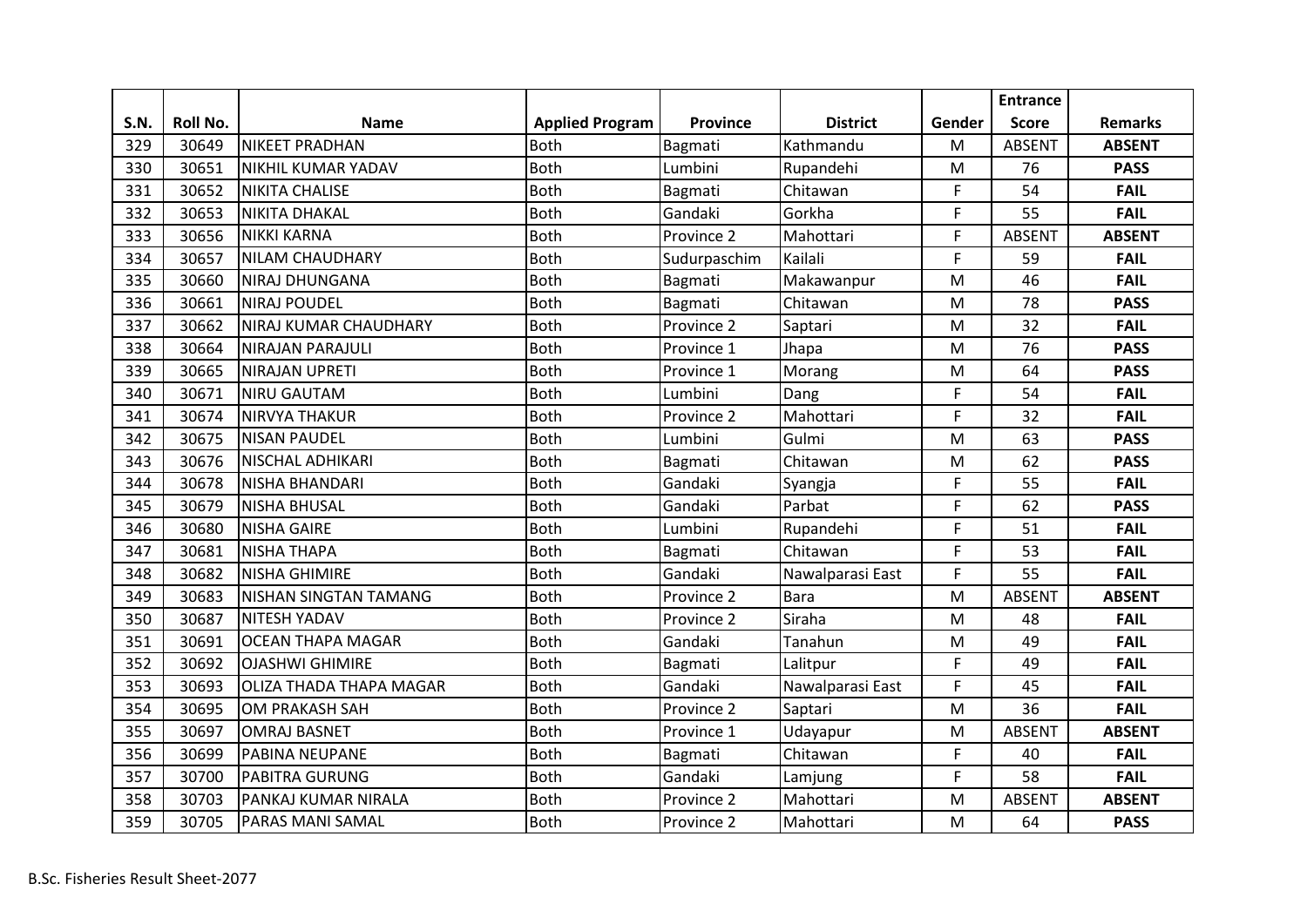|      |          |                            |                        |                 |                  |           | <b>Entrance</b> |                |
|------|----------|----------------------------|------------------------|-----------------|------------------|-----------|-----------------|----------------|
| S.N. | Roll No. | <b>Name</b>                | <b>Applied Program</b> | <b>Province</b> | <b>District</b>  | Gender    | <b>Score</b>    | <b>Remarks</b> |
| 360  | 30706    | <b>PARAS THAPA MAGAR</b>   | <b>Both</b>            | Lumbini         | Rupandehi        | M         | 45              | <b>FAIL</b>    |
| 361  | 30709    | PAWAN PARAJULI             | <b>Both</b>            | Bagmati         | Chitawan         | M         | 63              | <b>PASS</b>    |
| 362  | 30711    | <b>PINKY SHARMA POUDEL</b> | <b>Both</b>            | Lumbini         | Rupandehi        | F         | 39              | <b>FAIL</b>    |
| 363  | 30712    | POOJA PANDEY               | <b>Both</b>            | Gandaki         | Nawalparasi East | F         | 60              | <b>PASS</b>    |
| 364  | 30713    | POOJA SAH                  | <b>Both</b>            | Province 2      | Dhanusha         | F         | 34              | <b>FAIL</b>    |
| 365  | 30723    | <b>PRABIN SHRESTHA</b>     | <b>Both</b>            | Bagmati         | Chitawan         | M         | <b>ABSENT</b>   | <b>ABSENT</b>  |
| 366  | 30725    | PRABINA PARAJULI           | <b>Both</b>            | Lumbini         | Arghakhanchi     | F         | 69              | <b>PASS</b>    |
| 367  | 30727    | <b>PRABITA GHIMIRE</b>     | <b>Both</b>            | Bagmati         | Dolakha          | F         | 37              | <b>FAIL</b>    |
| 368  | 30731    | <b>PRAGYA POUDEL</b>       | <b>Both</b>            | Lumbini         | Nawalparasi West | F         | 41              | <b>FAIL</b>    |
| 369  | 30734    | PRAJITA DEVKOTA            | <b>Both</b>            | Gandaki         | Tanahun          | F         | 58              | <b>FAIL</b>    |
| 370  | 30735    | PRAJNAA PAUDEL             | Both                   | Lumbini         | Bardiya          | F         | 35              | <b>FAIL</b>    |
| 371  | 30736    | PRAJWAL THAPA              | <b>Both</b>            | Province 1      | Jhapa            | M         | 77              | <b>PASS</b>    |
| 372  | 30739    | PRAKASH SHARMA             | <b>Both</b>            | Lumbini         | Kapilbastu       | M         | 53              | <b>FAIL</b>    |
| 373  | 30740    | PRAKRITI BASHYAL           | <b>Both</b>            | Lumbini         | Rupandehi        | F         | 63              | <b>PASS</b>    |
| 374  | 30741    | <b>PRAKRITI POUDEL</b>     | <b>Both</b>            | Gandaki         | Syangja          | F         | 60              | <b>PASS</b>    |
| 375  | 30743    | PRAMENDRA KUMAR DANUWAR    | <b>Both</b>            | Province 2      | Dhanusha         | M         | 54              | <b>FAIL</b>    |
| 376  | 30744    | PRAMISHA LAUDARI           | <b>Both</b>            | Gandaki         | Tanahun          | F         | 45              | <b>FAIL</b>    |
| 377  | 30746    | <b>PRAMOD KURMI</b>        | <b>Both</b>            | Lumbini         | Kapilbastu       | M         | 51              | <b>FAIL</b>    |
| 378  | 30747    | PRASAMSHA GHIMIRE          | <b>Both</b>            | Bagmati         | Chitawan         | F         | 48              | <b>FAIL</b>    |
| 379  | 30750    | <b>PRASANTA DEVKOTA</b>    | <b>Both</b>            | Gandaki         | Syangja          | M         | 58              | <b>FAIL</b>    |
| 380  | 30752    | <b>PRASHANT KUIKEL</b>     | <b>Both</b>            | Gandaki         | Kaski            | M         | 42              | <b>FAIL</b>    |
| 381  | 30756    | PRASHANTA BANSTOLA         | <b>Both</b>            | Gandaki         | Kaski            | M         | 54              | <b>FAIL</b>    |
| 382  | 30758    | <b>PRASHUNA KHANAL</b>     | <b>Both</b>            | Gandaki         | Gorkha           | F         | 57              | <b>FAIL</b>    |
| 383  | 30760    | <b>PRASUNA ADHIKARI</b>    | <b>Both</b>            | Gandaki         | Tanahun          | F         | 62              | <b>PASS</b>    |
| 384  | 30761    | PRATHANA SILWAL            | <b>Both</b>            | Province 1      | Udayapur         | F         | 51              | <b>FAIL</b>    |
| 385  | 30762    | <b>PRATIK BHATTARAI</b>    | <b>Both</b>            | Lumbini         | Arghakhanchi     | ${\sf M}$ | 66              | <b>PASS</b>    |
| 386  | 30765    | <b>PRATIKSHA KHADKA</b>    | <b>Both</b>            | Karnali         | Surkhet          | F         | 45              | <b>FAIL</b>    |
| 387  | 30766    | <b>PRATIKSHYA BHUSAL</b>   | <b>Both</b>            | Lumbini         | Rupandehi        | F         | 61              | <b>PASS</b>    |
| 388  | 30767    | PRATIKSHYA PANTHI          | <b>Both</b>            | Lumbini         | Arghakhanchi     | F         | 75              | <b>PASS</b>    |
| 389  | 30768    | PRATIKSHYA SAPKOTA         | <b>Both</b>            | Lumbini         | Nawalparasi West | F         | 38              | <b>FAIL</b>    |
| 390  | 30769    | <b>PRATIMA ARYAL</b>       | <b>Both</b>            | Lumbini         | Arghakhanchi     | F         | 62              | <b>PASS</b>    |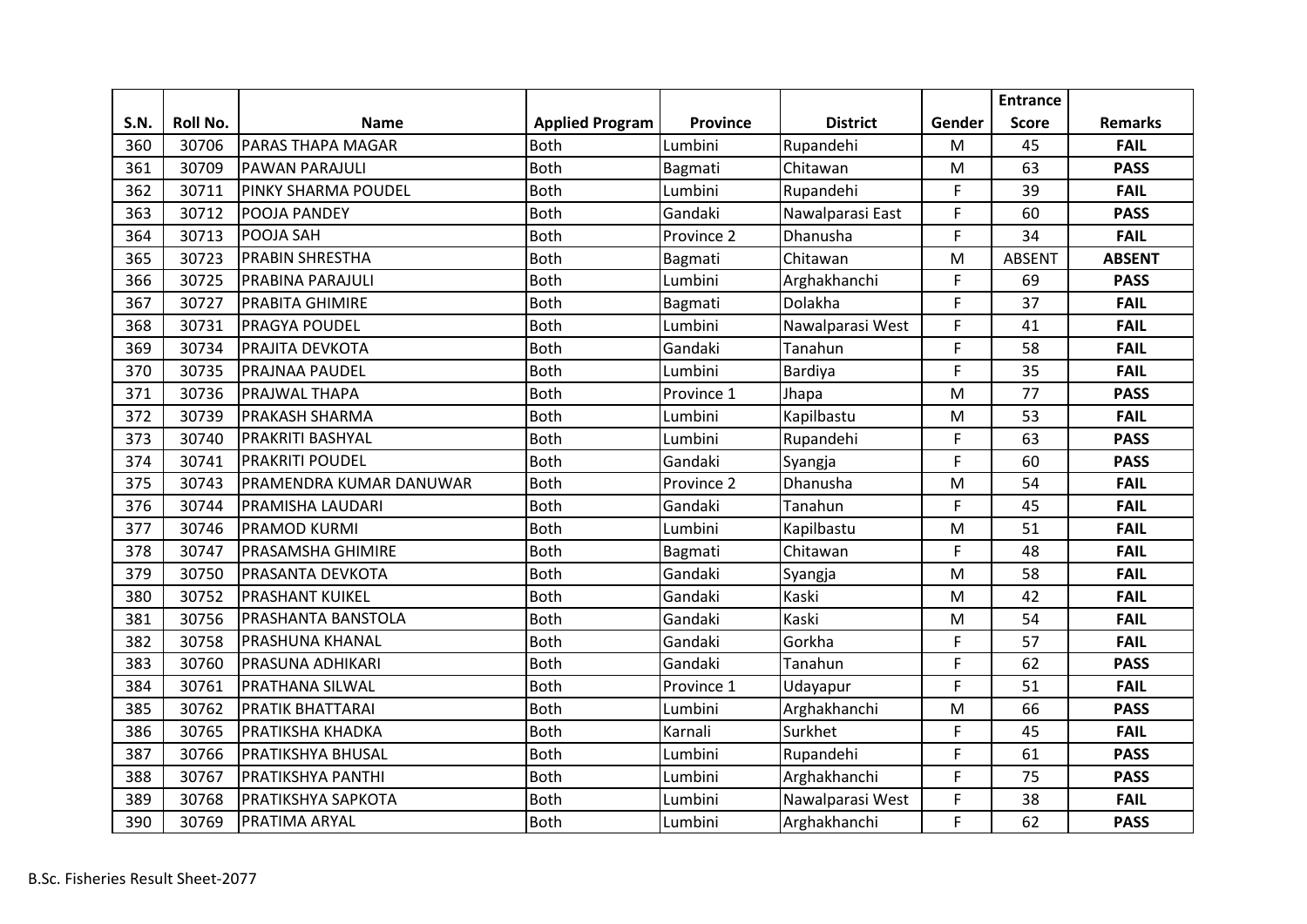|      |          |                            |                        |              |                  |        | <b>Entrance</b> |                |
|------|----------|----------------------------|------------------------|--------------|------------------|--------|-----------------|----------------|
| S.N. | Roll No. | <b>Name</b>                | <b>Applied Program</b> | Province     | <b>District</b>  | Gender | <b>Score</b>    | <b>Remarks</b> |
| 391  | 30770    | <b>PRATIVA ACHARYA</b>     | <b>Both</b>            | Gandaki      | <b>Baglung</b>   | F.     | 51              | <b>FAIL</b>    |
| 392  | 30771    | <b>PRAVAKAR THAPA</b>      | <b>Both</b>            | Bagmati      | Chitawan         | M      | 48              | <b>FAIL</b>    |
| 393  | 30772    | <b>PRAVAS KUMAR MANDAL</b> | <b>Both</b>            | Province 2   | Saptari          | M      | 72              | <b>PASS</b>    |
| 394  | 30776    | <b>PREETI GIRI</b>         | <b>Both</b>            | Lumbini      | Banke            | F      | 55              | <b>FAIL</b>    |
| 395  | 30778    | <b>PREM BAHADUR THAPA</b>  | <b>Both</b>            | Lumbini      | Pyuthan          | M      | 57              | <b>FAIL</b>    |
| 396  | 30779    | PREM KISHOR YADAV          | <b>Both</b>            | Lumbini      | Kapilbastu       | M      | 66              | <b>PASS</b>    |
| 397  | 30780    | PRERANA BISHWAKARMA        | <b>Both</b>            | Bagmati      | Chitawan         | F      | 37              | <b>FAIL</b>    |
| 398  | 30782    | <b>PRISHMA SHRESTHA</b>    | <b>Both</b>            | Bagmati      | Chitawan         | F      | 54              | <b>FAIL</b>    |
| 399  | 30783    | <b>PRITEE RANABHAT</b>     | <b>Both</b>            | Gandaki      | Tanahun          | F      | 61              | <b>PASS</b>    |
| 400  | 30785    | PRITHVI DEVI BARTAULA      | <b>Both</b>            | Bagmati      | Chitawan         | F      | 69              | <b>PASS</b>    |
| 401  | 30786    | PRIYA PATHAK               | <b>Both</b>            | Lumbini      | Kapilbastu       | F      | 62              | <b>PASS</b>    |
| 402  | 30787    | <b>PRIYA RIMAL</b>         | <b>Both</b>            | Lumbini      | Nawalparasi West | F      | 40              | <b>FAIL</b>    |
| 403  | 30788    | PRIYANKA ADHIKARI          | <b>Both</b>            | Lumbini      | <b>Banke</b>     | F      | 50              | <b>FAIL</b>    |
| 404  | 30789    | PRIYANKA DHAKAL            | <b>Both</b>            | Province 1   | Jhapa            | F      | 79              | <b>PASS</b>    |
| 405  | 30790    | PRIYANKA PAUDEL            | <b>Both</b>            | Lumbini      | Nawalparasi West | F      | 55              | <b>FAIL</b>    |
| 406  | 30792    | <b>PRIYANKA SHRESTHA</b>   | <b>Both</b>            | Province 2   | Saptari          | F      | 58              | <b>FAIL</b>    |
| 407  | 30793    | PRIYANKA REGMI             | <b>Both</b>            | Bagmati      | Chitawan         | F      | 71              | <b>PASS</b>    |
| 408  | 30794    | PROMISH ADHIKARI           | <b>Both</b>            | Gandaki      | Parbat           | M      | 74              | <b>PASS</b>    |
| 409  | 30797    | PUJA CHAUDHARY             | <b>Both</b>            | Lumbini      | Bardiya          | F      | 49              | <b>FAIL</b>    |
| 410  | 30799    | <b>PUNAM BHUSAL</b>        | <b>Both</b>            | Lumbini      | Nawalparasi West | F      | 53              | <b>FAIL</b>    |
| 411  | 30802    | <b>PURNIKA PANDEY</b>      | <b>Both</b>            | Lumbini      | Rupandehi        | F      | 46              | <b>FAIL</b>    |
| 412  | 30803    | <b>PURNIKA POUDEL</b>      | <b>Both</b>            | Lumbini      | Nawalparasi West | F      | 46              | <b>FAIL</b>    |
| 413  | 30805    | PUSHPA KAMAL PAHADI        | <b>Both</b>            | Bagmati      | Sindhuli         | M      | 53              | <b>FAIL</b>    |
| 414  | 30812    | <b>RABIN OJHA</b>          | <b>Both</b>            | Bagmati      | Chitawan         | M      | 77              | <b>PASS</b>    |
| 415  | 30814    | <b>RABINA NEUPANE</b>      | <b>Both</b>            | Lumbini      | Rupandehi        | F      | 46              | <b>FAIL</b>    |
| 416  | 30815    | <b>RABINA SILWAL</b>       | <b>Both</b>            | Gandaki      | Lamjung          | F      | 78              | <b>PASS</b>    |
| 417  | 30816    | <b>RABINA CHAUDHARY</b>    | <b>Both</b>            | Sudurpaschim | Kailali          | F.     | <b>ABSENT</b>   | <b>ABSENT</b>  |
| 418  | 30817    | <b>RABINDRA HARIJAN</b>    | <b>Both</b>            | Lumbini      | Nawalparasi West | M      | 49              | <b>FAIL</b>    |
| 419  | 30818    | <b>RABINDRA TIWARI</b>     | <b>Both</b>            | Gandaki      | Parbat           | M      | 63              | <b>PASS</b>    |
| 420  | 30821    | RACHANA KARKI              | <b>Both</b>            | Province 2   | Dhanusha         | F      | 48              | <b>FAIL</b>    |
| 421  | 30822    | RACHANA KHANAL             | <b>Both</b>            | Lumbini      | Gulmi            | F      | <b>ABSENT</b>   | <b>ABSENT</b>  |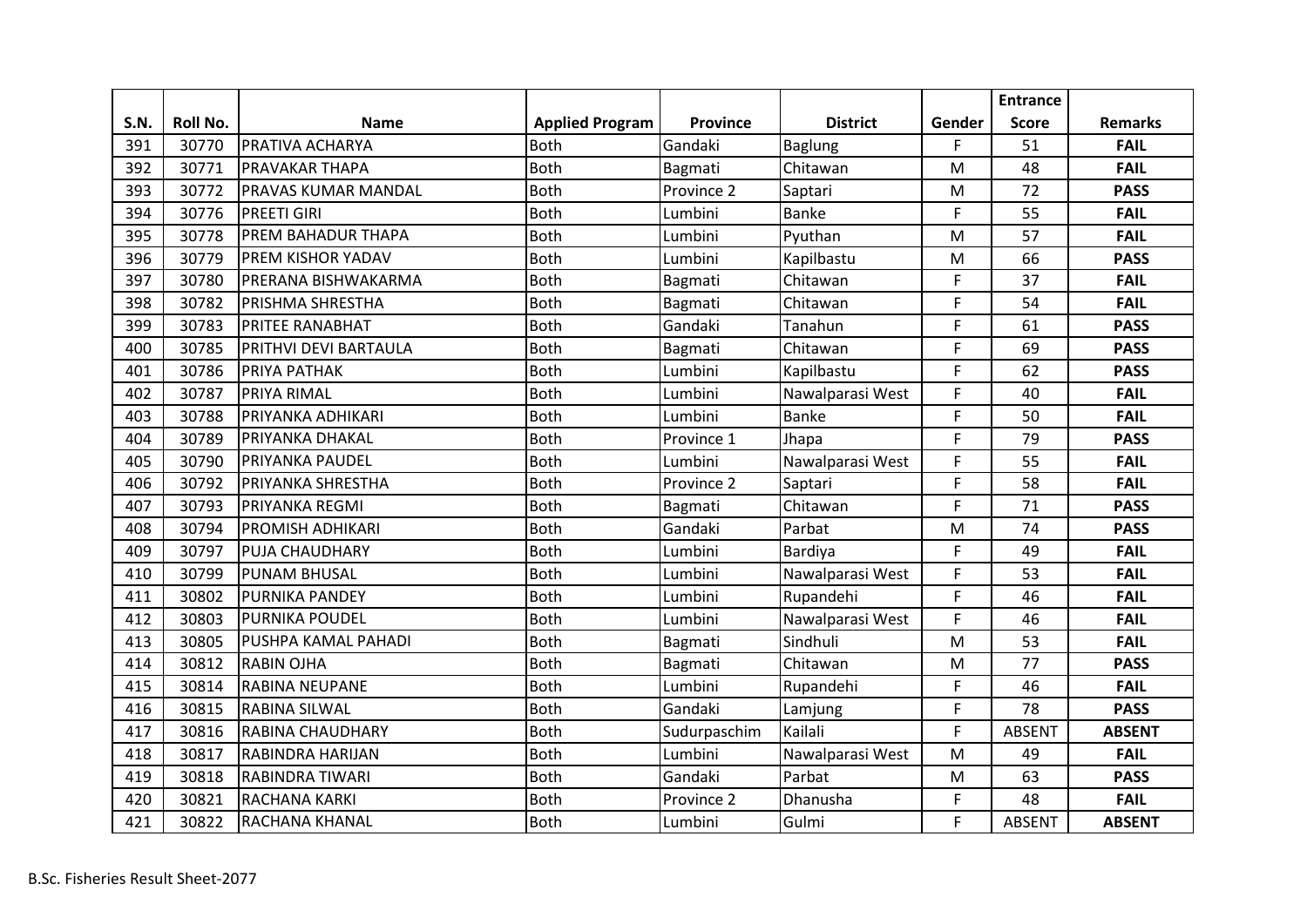|             |          |                             |                        |                 |                  |        | <b>Entrance</b> |                |
|-------------|----------|-----------------------------|------------------------|-----------------|------------------|--------|-----------------|----------------|
| <b>S.N.</b> | Roll No. | <b>Name</b>                 | <b>Applied Program</b> | <b>Province</b> | <b>District</b>  | Gender | <b>Score</b>    | <b>Remarks</b> |
| 422         | 30825    | <b>RAHUL KUMAR KUSHWAHA</b> | <b>Both</b>            | Province 2      | Mahottari        | M      | 43              | <b>FAIL</b>    |
| 423         | 30826    | <b>RAJ MANDAL</b>           | <b>Both</b>            | Province 2      | <b>Bara</b>      | M      | 36              | <b>FAIL</b>    |
| 424         | 30827    | RAJ DEV YADAV               | <b>Both</b>            | Lumbini         | Kapilbastu       | M      | <b>ABSENT</b>   | <b>ABSENT</b>  |
| 425         | 30829    | <b>RAJAN GAIRE</b>          | <b>Both</b>            | Karnali         | Surkhet          | M      | 49              | <b>FAIL</b>    |
| 426         | 30830    | <b>RAJAN DANGI</b>          | <b>Both</b>            | Karnali         | Salyan           | M      | 37              | <b>FAIL</b>    |
| 427         | 30831    | <b>RAJANI PANT</b>          | <b>Both</b>            | Karnali         | Dailekh          | F      | 33              | <b>FAIL</b>    |
| 428         | 30832    | <b>RAJENDRA KAFLE</b>       | <b>Both</b>            | Gandaki         | Syangja          | M      | 55              | <b>FAIL</b>    |
| 429         | 30835    | <b>RAJESH YADAV</b>         | <b>Both</b>            | Province 1      | Morang           | M      | <b>ABSENT</b>   | <b>ABSENT</b>  |
| 430         | 30836    | <b>RAJESH PUN MAGAR</b>     | <b>Both</b>            | Sudurpaschim    | Kailali          | M      | 47              | <b>FAIL</b>    |
| 431         | 30839    | <b>RAKSHYA TAMANG</b>       | <b>Both</b>            | Province 1      | Khotang          | F      | 48              | <b>FAIL</b>    |
| 432         | 30840    | <b>RAM DANGI</b>            | <b>Both</b>            | Lumbini         | Dang             | M      | 62              | <b>PASS</b>    |
| 433         | 30842    | <b>RAM BINOD YADAV</b>      | <b>Both</b>            | Lumbini         | Kapilbastu       | M      | 52              | <b>FAIL</b>    |
| 434         | 30843    | <b>RAM CHANDRA ARYAL</b>    | <b>Both</b>            | Bagmati         | Chitawan         | M      | 48              | <b>FAIL</b>    |
| 435         | 30845    | <b>RAM PRASAD DHOBI</b>     | <b>Both</b>            | Lumbini         | <b>Banke</b>     | M      | 41              | <b>FAIL</b>    |
| 436         | 30847    | <b>RAMAN BUDHATHOKI</b>     | Both                   | Gandaki         | Baglung          | M      | <b>ABSENT</b>   | <b>ABSENT</b>  |
| 437         | 30849    | <b>RAMESH KUMAR YADAV</b>   | <b>Both</b>            | Province 2      | Saptari          | M      | 62              | <b>PASS</b>    |
| 438         | 30853    | RANJANA RANABHAT            | <b>Both</b>            | Bagmati         | Chitawan         | F      | 63              | <b>PASS</b>    |
| 439         | 30854    | RANJANA CHAUDHARY THARU     | <b>Both</b>            | Province 2      | Parsa            | F      | 30              | <b>FAIL</b>    |
| 440         | 30855    | RASHMI BHATTARAI            | <b>Both</b>            | Province 1      | Jhapa            | F      | 46              | <b>FAIL</b>    |
| 441         | 30856    | <b>RASMI BASNET</b>         | <b>Both</b>            | Bagmati         | Dolakha          | F      | 53              | <b>FAIL</b>    |
| 442         | 30859    | <b>RAVI BANJADE</b>         | <b>Both</b>            | Lumbini         | Dang             | M      | 53              | <b>FAIL</b>    |
| 443         | 30862    | <b>REJINA KARKI</b>         | <b>Both</b>            | Province 1      | Udayapur         | F      | 64              | <b>PASS</b>    |
| 444         | 30866    | <b>RENU TIMILSINA</b>       | <b>Both</b>            | Gandaki         | Kaski            | F      | 50              | <b>FAIL</b>    |
| 445         | 30867    | <b>RENUKA PEMI MAGAR</b>    | <b>Both</b>            | Lumbini         | Gulmi            | F      | 40              | <b>FAIL</b>    |
| 446         | 30869    | <b>RESMI LAMA</b>           | <b>Both</b>            | Gandaki         | Nawalparasi East | F      | 47              | <b>FAIL</b>    |
| 447         | 30872    | <b>RIMA KUMARI</b>          | <b>Both</b>            | Province 2      | Dhanusha         | F      | 60              | <b>PASS</b>    |
| 448         | 30873    | <b>RINA SAH</b>             | <b>Both</b>            | Province 2      | Siraha           | F      | 41              | <b>FAIL</b>    |
| 449         | 30876    | <b>RISHI KUMAR YADAV</b>    | <b>Both</b>            | Province 2      | Saptari          | M      | 49              | <b>FAIL</b>    |
| 450         | 30880    | <b>RITESH ADHIKARI</b>      | <b>Both</b>            | Bagmati         | Sindhuli         | M      | 49              | <b>FAIL</b>    |
| 451         | 30881    | <b>RITURAJ JHA</b>          | <b>Both</b>            | Province 2      | Mahottari        | M      | 55              | <b>FAIL</b>    |
| 452         | 30882    | <b>RIYA GHALE</b>           | <b>Both</b>            | Bagmati         | Chitawan         | F      | 46              | <b>FAIL</b>    |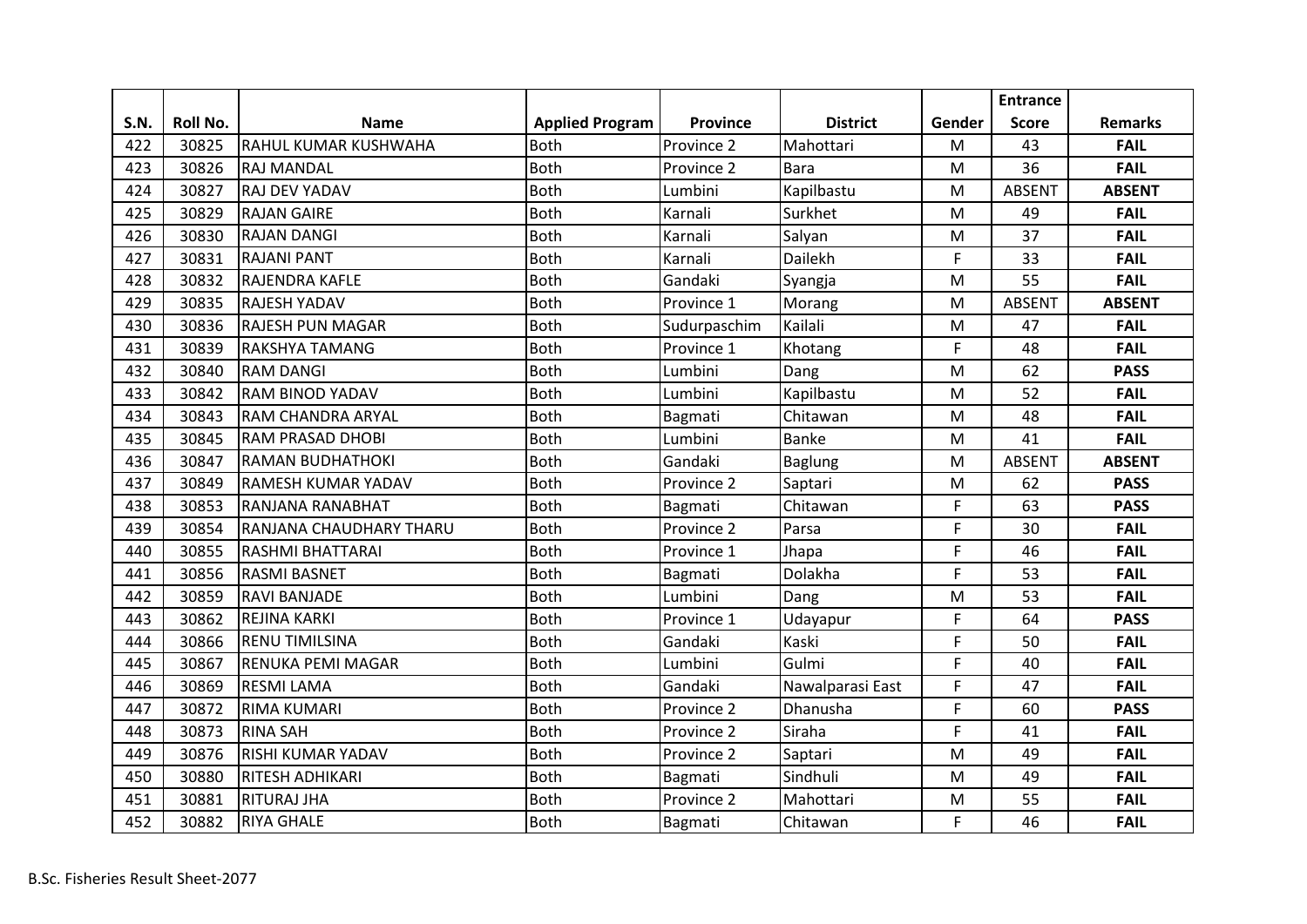|      |                 |                             |                        |            |                  |        | <b>Entrance</b> |                |
|------|-----------------|-----------------------------|------------------------|------------|------------------|--------|-----------------|----------------|
| S.N. | <b>Roll No.</b> | <b>Name</b>                 | <b>Applied Program</b> | Province   | <b>District</b>  | Gender | <b>Score</b>    | <b>Remarks</b> |
| 453  | 30883           | <b>RIYA SUNDAS</b>          | Both                   | Province 1 | Dhankuta         | F.     | 50              | <b>FAIL</b>    |
| 454  | 30884           | <b>RIYA THAPA</b>           | <b>Both</b>            | Lumbini    | Palpa            | F      | 41              | <b>FAIL</b>    |
| 455  | 30885           | <b>RIYA ROSHANI POUDEL</b>  | <b>Both</b>            | Lumbini    | Bardiya          | F      | 42              | <b>FAIL</b>    |
| 456  | 30887           | <b>ROHIT KUMAR MAHATO</b>   | <b>Both</b>            | Province 2 | Siraha           | M      | 43              | <b>FAIL</b>    |
| 457  | 30888           | <b>ROHIT KUMAR SAH</b>      | <b>Both</b>            | Province 2 | Siraha           | M      | 61              | <b>PASS</b>    |
| 458  | 30891           | <b>ROJAN GURUNG</b>         | <b>Both</b>            | Bagmati    | Chitawan         | M      | 62              | <b>PASS</b>    |
| 459  | 30892           | <b>ROJASH POUDEL</b>        | <b>Both</b>            | Bagmati    | Chitawan         | M      | <b>ABSENT</b>   | <b>ABSENT</b>  |
| 460  | 30893           | <b>ROJINA KAFLE</b>         | <b>Both</b>            | Gandaki    | Tanahun          | F      | 55              | <b>FAIL</b>    |
| 461  | 30897           | <b>ROSHAN B.K</b>           | <b>Both</b>            | Lumbini    | Dang             | M      | 52              | <b>FAIL</b>    |
| 462  | 30900           | ROSHIKA K.C.                | <b>Both</b>            | Bagmati    | Chitawan         | F      | 49              | <b>FAIL</b>    |
| 463  | 30901           | <b>ROSHNA NEPAL</b>         | <b>Both</b>            | Bagmati    | Sindhupalchok    | F      | 42              | <b>FAIL</b>    |
| 464  | 30903           | <b>ROSHNI SHARMA</b>        | <b>Both</b>            | Lumbini    | Nawalparasi West | F      | <b>ABSENT</b>   | <b>ABSENT</b>  |
| 465  | 30904           | <b>ROSINA BARTAULA</b>      | Both                   | Bagmati    | Makawanpur       | F      | 38              | <b>FAIL</b>    |
| 466  | 30905           | <b>RUBINA SAH</b>           | <b>Both</b>            | Province 2 | Saptari          | F      | 61              | <b>PASS</b>    |
| 467  | 30906           | RUBISHA KARKI               | <b>Both</b>            | Province 1 | Jhapa            | F      | 58              | <b>FAIL</b>    |
| 468  | 30907           | <b>RUDRA BAHADUR OLI</b>    | <b>Both</b>            | Lumbini    | Dang             | M      | 32              | <b>FAIL</b>    |
| 469  | 30908           | <b>RUKSUNA GURUNG</b>       | <b>Both</b>            | Bagmati    | Chitawan         | F      | 54              | <b>FAIL</b>    |
| 470  | 30909           | <b>RUPAK KHANAL</b>         | <b>Both</b>            | Lumbini    | Dang             | M      | 38              | <b>FAIL</b>    |
| 471  | 30910           | <b>RUPESH MAHATO</b>        | Both                   | Bagmati    | Chitawan         | M      | 50              | <b>FAIL</b>    |
| 472  | 30911           | <b>RUPESH PANDEY</b>        | <b>Both</b>            | Province 1 | Morang           | M      | 49              | <b>FAIL</b>    |
| 473  | 30912           | RUPESH KUMAR SINGH KUSHWAHA | Both                   | Province 2 | Siraha           | M      | 30              | <b>FAIL</b>    |
| 474  | 30914           | <b>RUSIKA KUNWAR</b>        | <b>Both</b>            | Bagmati    | Chitawan         | F      | 50              | <b>FAIL</b>    |
| 475  | 30916           | SABAL RAYAMAJHI             | <b>Both</b>            | Province 1 | Sunsari          | M      | 41              | <b>FAIL</b>    |
| 476  | 30917           | SABINA RAYAMAJHI            | <b>Both</b>            | Lumbini    | Arghakhanchi     | F      | 56              | <b>FAIL</b>    |
| 477  | 30918           | <b>SABINA SHARMA POUDEL</b> | <b>Both</b>            | Bagmati    | Chitawan         | F      | 70              | <b>PASS</b>    |
| 478  | 30919           | <b>SABINA SHRESTHA</b>      | <b>Both</b>            | Bagmati    | Chitawan         | F      | 50              | <b>FAIL</b>    |
| 479  | 30920           | <b>SABINA SUNDAS</b>        | <b>Both</b>            | Bagmati    | Bhaktapur        | F      | 43              | <b>FAIL</b>    |
| 480  | 30921           | SABINA SAPKOTA              | <b>Both</b>            | Lumbini    | Kapilbastu       | F      | 80              | <b>PASS</b>    |
| 481  | 30922           | SABITA ACHARYA              | <b>Both</b>            | Gandaki    | Nawalparasi East | F      | 48              | <b>FAIL</b>    |
| 482  | 30923           | <b>SABITRI KANDU</b>        | Both                   | Lumbini    | Rupandehi        | F      | 42              | <b>FAIL</b>    |
| 483  | 30924           | <b>SACHIN POUDEL</b>        | <b>Both</b>            | Bagmati    | Chitawan         | M      | 60              | <b>PASS</b>    |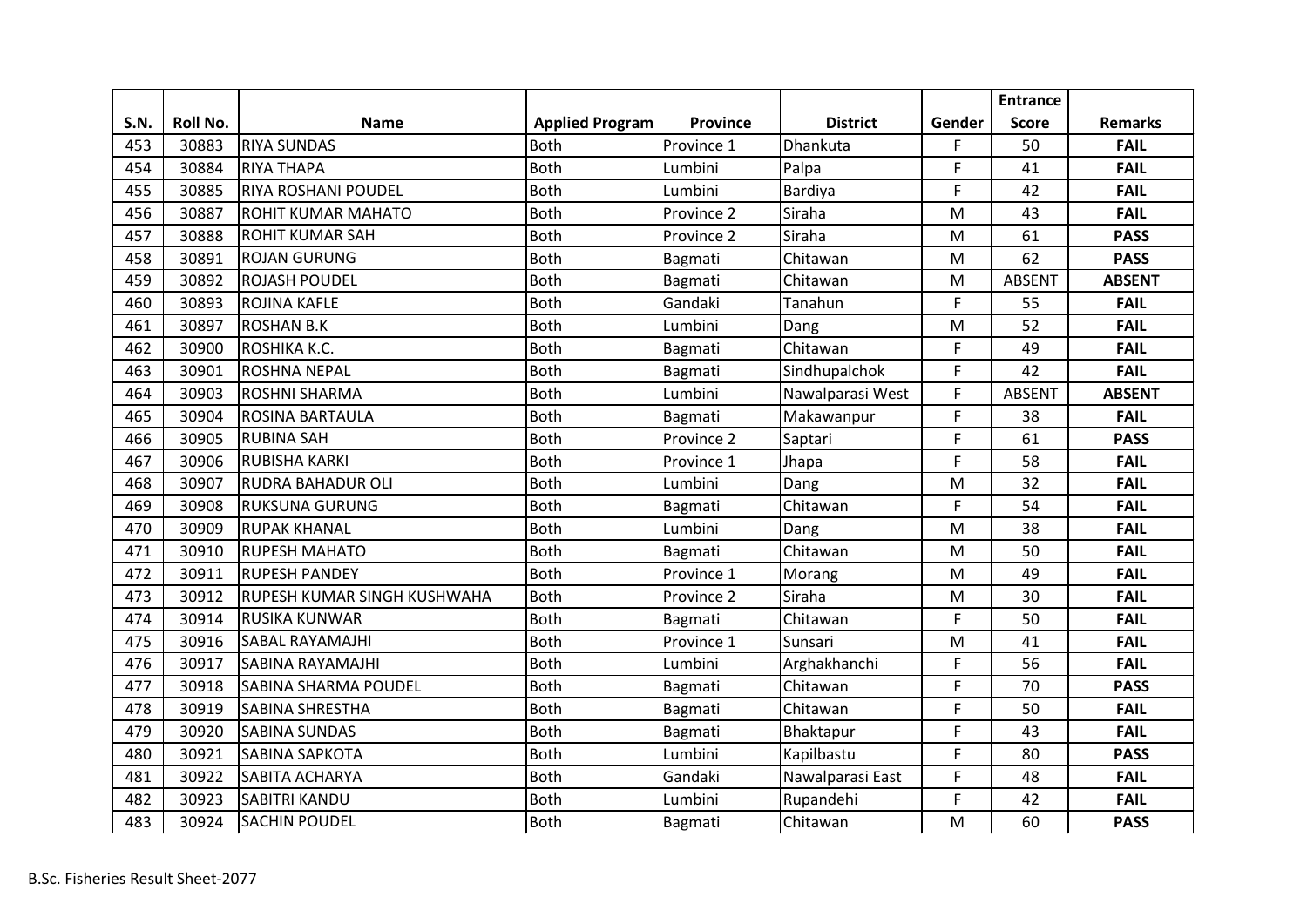|      |          |                             |                        |                 |                  |        | <b>Entrance</b> |                |
|------|----------|-----------------------------|------------------------|-----------------|------------------|--------|-----------------|----------------|
| S.N. | Roll No. | <b>Name</b>                 | <b>Applied Program</b> | <b>Province</b> | <b>District</b>  | Gender | <b>Score</b>    | <b>Remarks</b> |
| 484  | 30930    | <b>SADHANA KHANAL</b>       | <b>Both</b>            | Lumbini         | Palpa            | F.     | 63              | <b>PASS</b>    |
| 485  | 30934    | SADIKSHYA CHAPAGAIN         | <b>Both</b>            | Bagmati         | Chitawan         | F      | 40              | <b>FAIL</b>    |
| 486  | 30936    | <b>SADIKSHYA KARKI</b>      | <b>Both</b>            | Gandaki         | Syangja          | F      | 44              | <b>FAIL</b>    |
| 487  | 30940    | <b>SAGAR GHIMIRE</b>        | <b>Both</b>            | Gandaki         | Tanahun          | M      | 54              | <b>FAIL</b>    |
| 488  | 30943    | <b>SAGAR PANDEY</b>         | <b>Both</b>            | Gandaki         | Nawalparasi East | F      | 58              | <b>FAIL</b>    |
| 489  | 30945    | <b>SAGAR BHANDARI</b>       | <b>Both</b>            | Bagmati         | Chitawan         | M      | 47              | <b>FAIL</b>    |
| 490  | 30947    | <b>SAGAR SHRESTHA</b>       | <b>Both</b>            | Bagmati         | Dolakha          | M      | 51              | <b>FAIL</b>    |
| 491  | 30949    | <b>SAHIL MANDEL</b>         | <b>Both</b>            | Province 2      | Saptari          | M      | 42              | <b>FAIL</b>    |
| 492  | 30952    | <b>SAJINA SHARMA</b>        | <b>Both</b>            | Gandaki         | Parbat           | F      | 53              | <b>FAIL</b>    |
| 493  | 30954    | <b>SAKSHAM KAFLE</b>        | <b>Both</b>            | Gandaki         | Nawalparasi East | M      | 63              | <b>PASS</b>    |
| 494  | 30955    | <b>SALINA BUDHA</b>         | <b>Both</b>            | Karnali         | Jajarkot         | F      | 44              | <b>FAIL</b>    |
| 495  | 30956    | <b>SALINA POUDEL</b>        | <b>Both</b>            | Gandaki         | Nawalparasi East | F      | 48              | <b>FAIL</b>    |
| 496  | 30959    | <b>SALON TAMANG</b>         | <b>Both</b>            | Bagmati         | Chitawan         | M      | 45              | <b>FAIL</b>    |
| 497  | 30960    | <b>SAMARPAN POUDEL</b>      | <b>Both</b>            | Bagmati         | Chitawan         | M      | 73              | <b>PASS</b>    |
| 498  | 30961    | <b>SAMARPAN TIWARI</b>      | <b>Both</b>            | Gandaki         | Lamjung          | M      | 56              | <b>FAIL</b>    |
| 499  | 30962    | <b>SAMEER KHATRI</b>        | <b>Both</b>            | Lumbini         | Rupandehi        | M      | <b>ABSENT</b>   | <b>ABSENT</b>  |
| 500  | 30964    | <b>SAMIKSHA BHUSAL</b>      | Both                   | Lumbini         | Arghakhanchi     | F      | 74              | <b>PASS</b>    |
| 501  | 30965    | <b>SAMIKSHA DHAKAL</b>      | <b>Both</b>            | Bagmati         | Chitawan         | F      | 62              | <b>PASS</b>    |
| 502  | 30966    | SAMIKSHA SAPKOTA            | <b>Both</b>            | Lumbini         | Rupandehi        | F      | <b>ABSENT</b>   | <b>ABSENT</b>  |
| 503  | 30967    | <b>SAMIKSHA SYANGDAN</b>    | <b>Both</b>            | Province 2      | Mahottari        | F      | 56              | <b>FAIL</b>    |
| 504  | 30968    | <b>SAMIKSHYA BUDHATHOKI</b> | <b>Both</b>            | Lumbini         | Nawalparasi West | F      | 50              | <b>FAIL</b>    |
| 505  | 30971    | <b>SAMIKSHYA KOIRALA</b>    | <b>Both</b>            | Lumbini         | Nawalparasi West | F      | 57              | <b>FAIL</b>    |
| 506  | 30973    | <b>SAMIKSHYA PAUDEL</b>     | <b>Both</b>            | Lumbini         | Nawalparasi West | F      | 55              | <b>FAIL</b>    |
| 507  | 30974    | SAMIKSHYA PAUDYAL           | <b>Both</b>            | Bagmati         | Kathmandu        | F      | 54              | <b>FAIL</b>    |
| 508  | 30975    | <b>SAMIKSHYA POUDEL</b>     | Both                   | Sudurpaschim    | Kanchanpur       | F      | <b>ABSENT</b>   | <b>ABSENT</b>  |
| 509  | 30977    | <b>SAMIR NEPAL</b>          | <b>Both</b>            | Bagmati         | Nuwakot          | M      | 41              | <b>FAIL</b>    |
| 510  | 30981    | SAMJHANA KUMARI THARU       | <b>Both</b>            | Province 2      | Parsa            | F      | 38              | <b>FAIL</b>    |
| 511  | 30983    | <b>SAMPADA SHARMA</b>       | <b>Both</b>            | Bagmati         | Chitawan         | F      | 59              | <b>FAIL</b>    |
| 512  | 30984    | <b>SAMPANNA ARYAL</b>       | Both                   | Bagmati         | Nuwakot          | M      | 40              | <b>FAIL</b>    |
| 513  | 30986    | <b>SAMUNDRA PANDEY</b>      | Both                   | Gandaki         | Nawalparasi East | M      | 52              | <b>FAIL</b>    |
| 514  | 30987    | <b>SAMYOG ARYAL</b>         | <b>Both</b>            | Gandaki         | Syangja          | M      | 50              | <b>FAIL</b>    |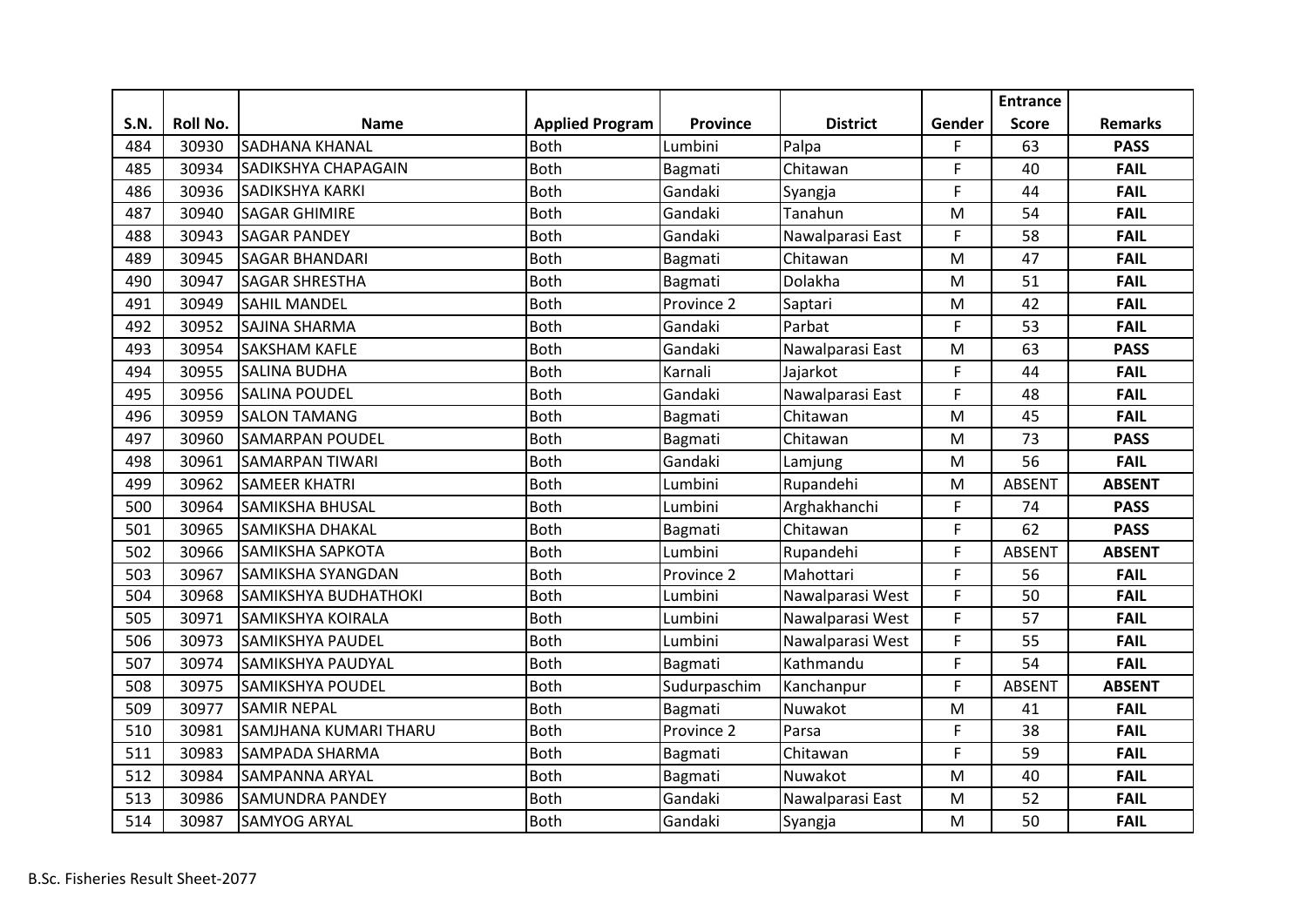|             |          |                            |                        |          |                  |        | <b>Entrance</b> |                |
|-------------|----------|----------------------------|------------------------|----------|------------------|--------|-----------------|----------------|
| <b>S.N.</b> | Roll No. | <b>Name</b>                | <b>Applied Program</b> | Province | <b>District</b>  | Gender | <b>Score</b>    | <b>Remarks</b> |
| 515         | 30989    | <b>SANDESH ADHIKARI</b>    | <b>Both</b>            | Lumbini  | Rupandehi        | M      | 42              | <b>FAIL</b>    |
| 516         | 30993    | SANDHYA K.C.               | <b>Both</b>            | Bagmati  | Chitawan         | F      | 52              | <b>FAIL</b>    |
| 517         | 30994    | <b>SANDHYA PANTHA</b>      | <b>Both</b>            | Lumbini  | Gulmi            | F      | <b>ABSENT</b>   | <b>ABSENT</b>  |
| 518         | 30995    | <b>SANDHYA ROY</b>         | <b>Both</b>            | Bagmati  | Chitawan         | F      | 55              | <b>FAIL</b>    |
| 519         | 30996    | <b>SANDIP DHAKAL</b>       | Both                   | Bagmati  | Chitawan         | M      | 79              | <b>PASS</b>    |
| 520         | 30997    | <b>SANDIP KANDEL</b>       | <b>Both</b>            | Bagmati  | Chitawan         | M      | 67              | <b>PASS</b>    |
| 521         | 31000    | <b>SANDIP MISHRA</b>       | <b>Both</b>            | Gandaki  | Lamjung          | M      | 46              | <b>FAIL</b>    |
| 522         | 31003    | SANGAM G.C.                | <b>Both</b>            | Gandaki  | Nawalparasi East | M      | 42              | <b>FAIL</b>    |
| 523         | 31004    | <b>SANGITA BASHYAL</b>     | <b>Both</b>            | Gandaki  | Parbat           | F      | 62              | <b>PASS</b>    |
| 524         | 31005    | <b>SANGITA BUDHA</b>       | <b>Both</b>            | Karnali  | Jumla            | F      | 43              | <b>FAIL</b>    |
| 525         | 31006    | <b>SANGITA GIRI</b>        | <b>Both</b>            | Gandaki  | Gorkha           | F      | 53              | <b>FAIL</b>    |
| 526         | 31007    | <b>SANGITA SIRMAL</b>      | <b>Both</b>            | Gandaki  | Gorkha           | F      | 48              | <b>FAIL</b>    |
| 527         | 31010    | <b>SANJOG POKHREL</b>      | <b>Both</b>            | Lumbini  | Kapilbastu       | M      | 63              | <b>PASS</b>    |
| 528         | 31011    | SANJOGTA SHARMA BHANDARI   | <b>Both</b>            | Gandaki  | Nawalparasi East | F      | 49              | <b>FAIL</b>    |
| 529         | 31012    | <b>SANJU GYAWALI</b>       | <b>Both</b>            | Bagmati  | Chitawan         | F      | 45              | <b>FAIL</b>    |
| 530         | 31013    | <b>SANO KANCHHA TAMANG</b> | <b>Both</b>            | Bagmati  | <b>Dhading</b>   | M      | 32              | <b>FAIL</b>    |
| 531         | 31017    | <b>SANTOSH BHANDARI</b>    | <b>Both</b>            | Karnali  | Jumla            | M      | 59              | <b>FAIL</b>    |
| 532         | 31018    | <b>SANTOSH KHANAL</b>      | <b>Both</b>            | Lumbini  | Rupandehi        | M      | 56              | <b>FAIL</b>    |
| 533         | 31025    | <b>SAPANA GIRI</b>         | Both                   | Karnali  | Salyan           | F      | 37              | <b>FAIL</b>    |
| 534         | 31027    | SAPANA BASHYAL             | <b>Both</b>            | Lumbini  | Rupandehi        | F      | 50              | <b>FAIL</b>    |
| 535         | 31029    | <b>SAPANA MAHARA</b>       | <b>Both</b>            | Lumbini  | Dang             | F      | <b>ABSENT</b>   | <b>ABSENT</b>  |
| 536         | 31032    | <b>SARASWATI GAUTAM</b>    | <b>Both</b>            | Lumbini  | Nawalparasi West | F      | 79              | <b>PASS</b>    |
| 537         | 31033    | <b>SARASWOTI SHRESTHA</b>  | <b>Both</b>            | Gandaki  | Tanahun          | F      | 54              | <b>FAIL</b>    |
| 538         | 31035    | <b>SARINA ARYAL</b>        | <b>Both</b>            | Bagmati  | Chitawan         | F      | 51              | <b>FAIL</b>    |
| 539         | 31036    | <b>SARITA KUMARI THARU</b> | Both                   | Lumbini  | Rupandehi        | F      | <b>ABSENT</b>   | <b>ABSENT</b>  |
| 540         | 31037    | <b>SARJINA DHAKAL</b>      | <b>Both</b>            | Lumbini  | Gulmi            | F      | 48              | <b>FAIL</b>    |
| 541         | 31039    | <b>SAROJ KC</b>            | <b>Both</b>            | Lumbini  | Pyuthan          | M      | 44              | <b>FAIL</b>    |
| 542         | 31042    | <b>SAROJ POKHREL</b>       | <b>Both</b>            | Lumbini  | Dang             | M      | 68              | <b>PASS</b>    |
| 543         | 31043    | <b>SAROJ BHUSAL</b>        | Both                   | Lumbini  | Arghakhanchi     | M      | 58              | <b>FAIL</b>    |
| 544         | 31044    | <b>SAROJ NEPAL</b>         | <b>Both</b>            | Gandaki  | Gorkha           | M      | 53              | <b>FAIL</b>    |
| 545         | 31045    | <b>SAROJ BABU SHRESTHA</b> | <b>Both</b>            | Gandaki  | Gorkha           | M      | 50              | <b>FAIL</b>    |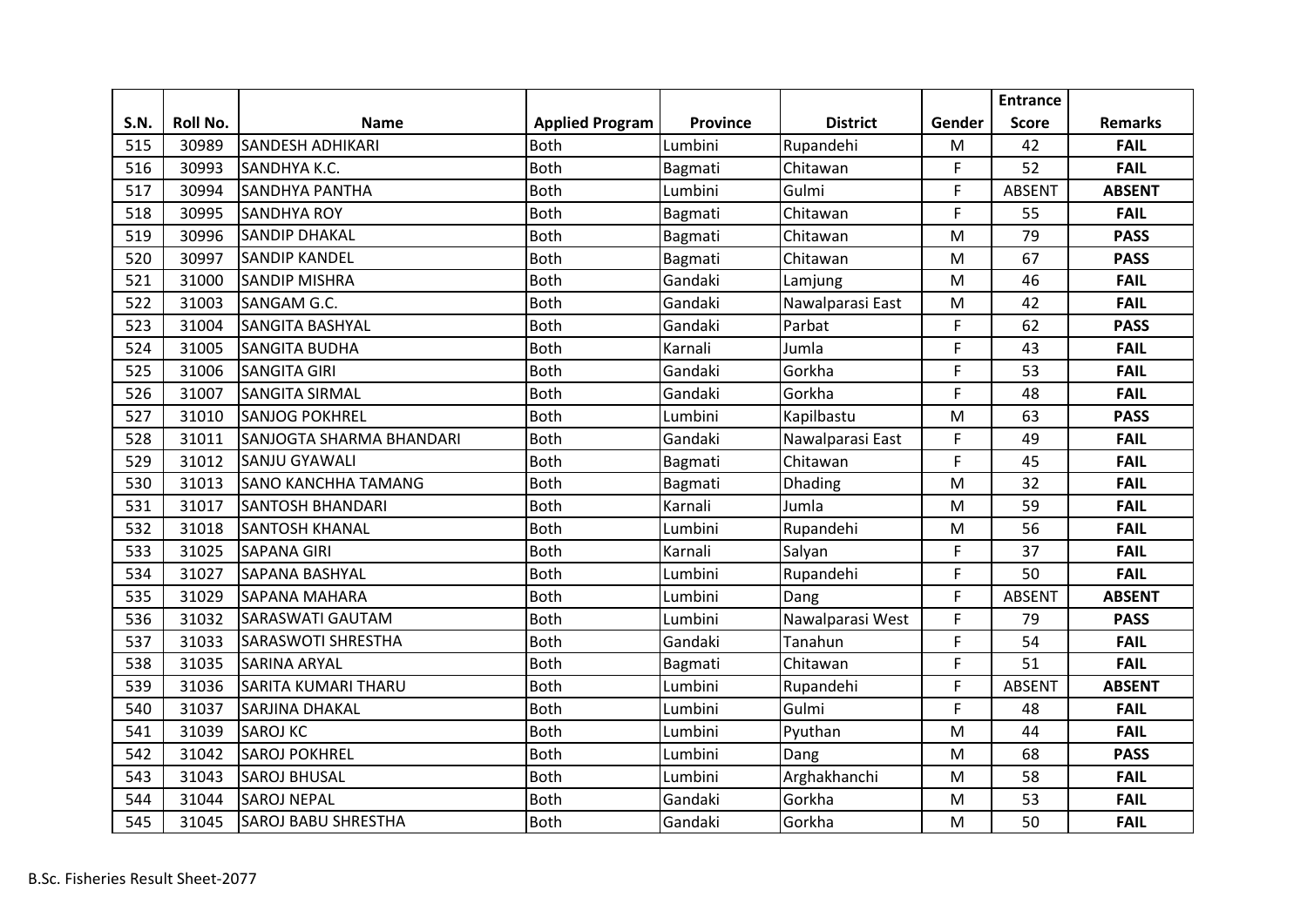|      |          |                               |                        |            |                  |        | <b>Entrance</b> |                |
|------|----------|-------------------------------|------------------------|------------|------------------|--------|-----------------|----------------|
| S.N. | Roll No. | <b>Name</b>                   | <b>Applied Program</b> | Province   | <b>District</b>  | Gender | <b>Score</b>    | <b>Remarks</b> |
| 546  | 31046    | <b>SAROJ KUMAR MAHATO</b>     | <b>Both</b>            | Province 2 | Siraha           | M      | <b>ABSENT</b>   | <b>ABSENT</b>  |
| 547  | 31051    | <b>SATYA LAL BUDHA</b>        | Both                   | Karnali    | Jajarkot         | M      | <b>ABSENT</b>   | <b>ABSENT</b>  |
| 548  | 31055    | <b>SAUGAL SHRSETHA</b>        | <b>Both</b>            | Gandaki    | Tanahun          | M      | 75              | <b>PASS</b>    |
| 549  | 31059    | <b>SAUGAT BHATTARAI</b>       | <b>Both</b>            | Gandaki    | Kaski            | M      | 62              | <b>PASS</b>    |
| 550  | 31061    | <b>SEJAL CHAUDHARY</b>        | <b>Both</b>            | Bagmati    | Chitawan         | F      | 61              | <b>PASS</b>    |
| 551  | 31062    | <b>SEJAL MALLIK</b>           | <b>Both</b>            | Lumbini    | Rupandehi        | F      | 51              | <b>FAIL</b>    |
| 552  | 31064    | <b>SHAHIL DHAKAL</b>          | <b>Both</b>            | Bagmati    | Chitawan         | M      | <b>ABSENT</b>   | <b>ABSENT</b>  |
| 553  | 31065    | <b>SHAILAJA RIJAL</b>         | <b>Both</b>            | Bagmati    | Dhading          | F      | 51              | <b>FAIL</b>    |
| 554  | 31066    | <b>SHAILENDRA NEUPANE</b>     | <b>Both</b>            | Karnali    | Kalikot          | M      | 91              | <b>PASS</b>    |
| 555  | 31068    | <b>SHAKSHI BARBARIYA</b>      | <b>Both</b>            | Province 2 | Parsa            | F      | 62              | <b>PASS</b>    |
| 556  | 31069    | <b>SHAMA PUN</b>              | <b>Both</b>            | Lumbini    | Rupandehi        | F      | 62              | <b>PASS</b>    |
| 557  | 31070    | <b>SHANKAR DHAKAL</b>         | <b>Both</b>            | Bagmati    | Chitawan         | M      | 53              | <b>FAIL</b>    |
| 558  | 31073    | <b>SHARMILA MAGAR</b>         | <b>Both</b>            | Bagmati    | Dolakha          | F      | 35              | <b>FAIL</b>    |
| 559  | 31078    | <b>SHILPA SHRESTHA</b>        | <b>Both</b>            | Province 1 | Jhapa            | F      | 34              | <b>FAIL</b>    |
| 560  | 31079    | <b>SHIRISH THAKUR</b>         | <b>Both</b>            | Province 2 | Mahottari        | M      | <b>ABSENT</b>   | <b>ABSENT</b>  |
| 561  | 31081    | <b>SHISHIR ACHARYA</b>        | <b>Both</b>            | Lumbini    | Arghakhanchi     | M      | 61              | <b>PASS</b>    |
| 562  | 31082    | <b>SHISHIR PANT</b>           | <b>Both</b>            | Lumbini    | Palpa            | M      | 71              | <b>PASS</b>    |
| 563  | 31083    | <b>SHISHIR DHAKAL</b>         | <b>Both</b>            | Karnali    | Surkhet          | M      | 53              | <b>FAIL</b>    |
| 564  | 31085    | <b>SHIV PRAKASH CHAUDHARY</b> | <b>Both</b>            | Province 2 | Saptari          | M      | 38              | <b>FAIL</b>    |
| 565  | 31086    | <b>SHIVA BHUSAL</b>           | <b>Both</b>            | Gandaki    | Nawalparasi East | M      | 40              | <b>FAIL</b>    |
| 566  | 31087    | <b>SHIVA POUDEL</b>           | <b>Both</b>            | Gandaki    | Kaski            | M      | 71              | <b>PASS</b>    |
| 567  | 31088    | <b>SHIVA PRASAD KAFLE</b>     | <b>Both</b>            | Gandaki    | Nawalparasi East | M      | 75              | <b>PASS</b>    |
| 568  | 31089    | <b>SHIVAM KUMAR SINGH</b>     | <b>Both</b>            | Province 2 | Mahottari        | M      | 50              | <b>FAIL</b>    |
| 569  | 31091    | <b>SHIWANI BHUJEL</b>         | <b>Both</b>            | Gandaki    | Tanahun          | F      | <b>ABSENT</b>   | <b>ABSENT</b>  |
| 570  | 31097    | <b>SHRADDHA BHUSAL</b>        | <b>Both</b>            | Lumbini    | Nawalparasi West | F      | 54              | <b>FAIL</b>    |
| 571  | 31098    | <b>SHRAWAN LAMICHHANE</b>     | <b>Both</b>            | Bagmati    | Chitawan         | M      | 54              | <b>FAIL</b>    |
| 572  | 31099    | <b>SHRAWAN KUMAR MANDAL</b>   | <b>Both</b>            | Province 2 | Siraha           | M      | <b>ABSENT</b>   | <b>ABSENT</b>  |
| 573  | 31100    | <b>SHREE KRISHNA GIRI</b>     | <b>Both</b>            | Lumbini    | Bardiya          | M      | 33              | <b>FAIL</b>    |
| 574  | 31103    | SHREYA POUDEL SHARMA          | Both                   | Lumbini    | <b>Banke</b>     | F      | 33              | <b>FAIL</b>    |
| 575  | 31104    | <b>SHRIJANA THAPA</b>         | <b>Both</b>            | Lumbini    | Palpa            | F      | 38              | <b>FAIL</b>    |
| 576  | 31105    | <b>SHRIJANA BHANDARI</b>      | <b>Both</b>            | Lumbini    | Nawalparasi West | F      | 53              | <b>FAIL</b>    |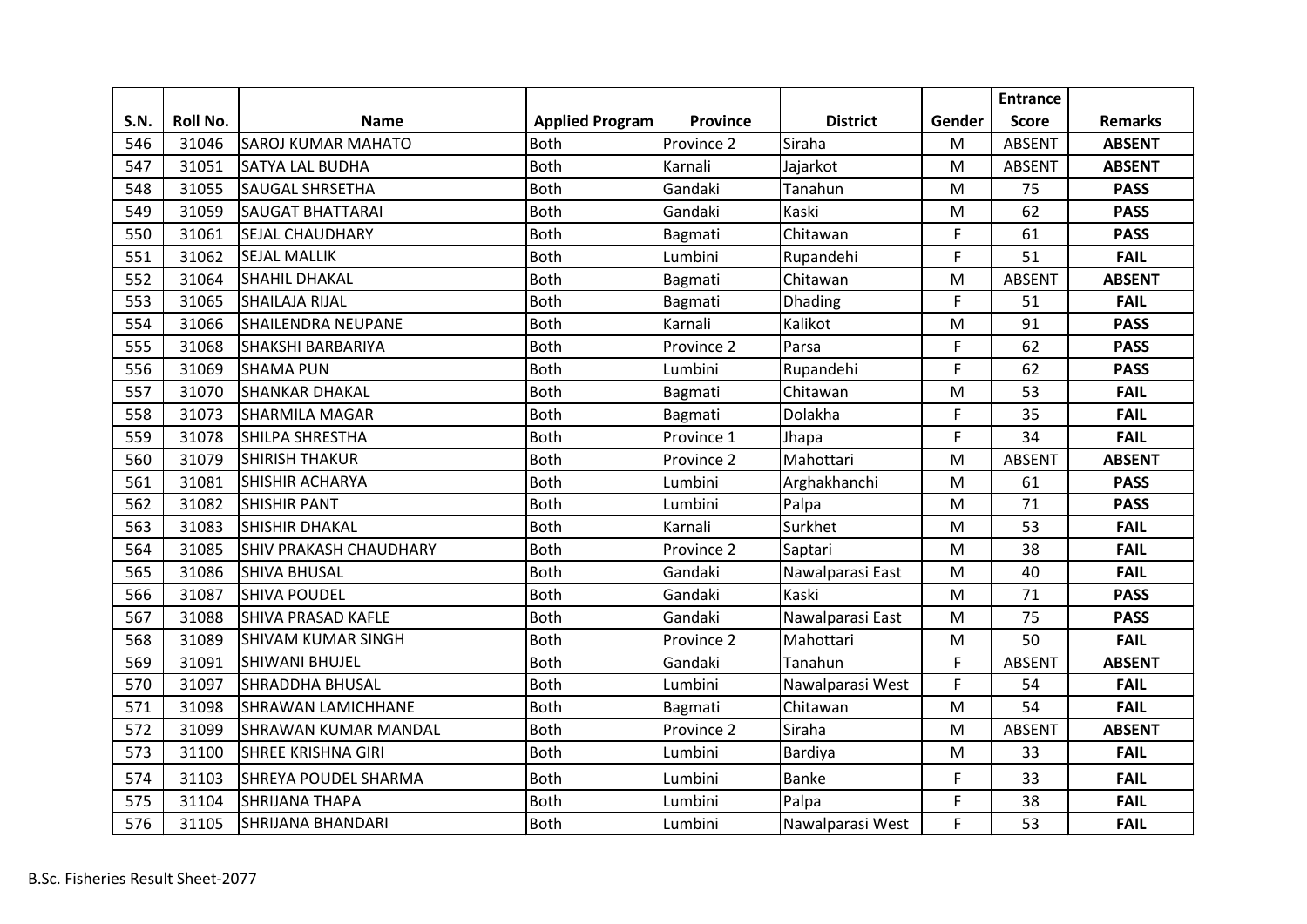|             |          |                               |                        |                 |                  |        | <b>Entrance</b> |                |
|-------------|----------|-------------------------------|------------------------|-----------------|------------------|--------|-----------------|----------------|
| <b>S.N.</b> | Roll No. | <b>Name</b>                   | <b>Applied Program</b> | <b>Province</b> | <b>District</b>  | Gender | <b>Score</b>    | <b>Remarks</b> |
| 577         | 31106    | <b>SHRISTI BHANDARI</b>       | <b>Both</b>            | Lumbini         | Nawalparasi West | F.     | 46              | <b>FAIL</b>    |
| 578         | 31107    | <b>SHRISTI CHILUWAL</b>       | <b>Both</b>            | Gandaki         | Lamjung          | F      | 51              | <b>FAIL</b>    |
| 579         | 31108    | <b>SHRISTY ADHIKARI</b>       | <b>Both</b>            | Lumbini         | Kapilbastu       | F      | 52              | <b>FAIL</b>    |
| 580         | 31109    | <b>SHRITI JHA</b>             | <b>Both</b>            | Province 2      | Mahottari        | F      | 77              | <b>PASS</b>    |
| 581         | 31110    | <b>SHUBHAM BHUSAL</b>         | <b>Both</b>            | Lumbini         | Rupandehi        | M      | 55              | <b>FAIL</b>    |
| 582         | 31116    | SIDDHARTHA POUDEL             | <b>Both</b>            | Gandaki         | Syangja          | M      | 69              | <b>PASS</b>    |
| 583         | 31119    | <b>SILPA BISHOWKARMA</b>      | <b>Both</b>            | Lumbini         | Palpa            | F      | 45              | <b>FAIL</b>    |
| 584         | 31123    | <b>SIRISH BHANDARI</b>        | <b>Both</b>            | Gandaki         | Nawalparasi East | M      | <b>ABSENT</b>   | <b>ABSENT</b>  |
| 585         | 31125    | <b>SISAM BHANDARI</b>         | <b>Both</b>            | Lumbini         | Rupandehi        | F      | 50              | <b>FAIL</b>    |
| 586         | 31127    | <b>SITAL BARAL</b>            | <b>Both</b>            | Bagmati         | Chitawan         | F      | 63              | <b>PASS</b>    |
| 587         | 31131    | <b>SMRITI ADHIKARI</b>        | <b>Both</b>            | Gandaki         | Nawalparasi East | F      | 70              | <b>PASS</b>    |
| 588         | 31132    | <b>SMRITI DHAKAL</b>          | <b>Both</b>            | Gandaki         | Syangja          | F      | 43              | <b>FAIL</b>    |
| 589         | 31134    | <b>SMRITI SHARMA</b>          | <b>Both</b>            | Lumbini         | Dang             | F      | 47              | <b>FAIL</b>    |
| 590         | 31135    | <b>SMRITI ADHIKARI</b>        | <b>Both</b>            | Gandaki         | Kaski            | F      | 59              | <b>FAIL</b>    |
| 591         | 31136    | <b>SMRITI POUDEL</b>          | <b>Both</b>            | Lumbini         | Rupandehi        | F      | <b>ABSENT</b>   | <b>ABSENT</b>  |
| 592         | 31138    | <b>SOFIYA GURUNG</b>          | <b>Both</b>            | Gandaki         | Lamjung          | F      | 51              | <b>FAIL</b>    |
| 593         | 31140    | <b>SOMIYA KANDEL</b>          | Both                   | Lumbini         | Palpa            | F      | <b>ABSENT</b>   | <b>ABSENT</b>  |
| 594         | 31143    | <b>SONI RANA MAGAR</b>        | <b>Both</b>            | Lumbini         | Rupandehi        | F      | 62              | <b>PASS</b>    |
| 595         | 31144    | <b>SONIKA PANT</b>            | <b>Both</b>            | Bagmati         | Dhading          | F      | <b>ABSENT</b>   | <b>ABSENT</b>  |
| 596         | 31145    | <b>SONISHA GAUTAM</b>         | <b>Both</b>            | Bagmati         | Chitawan         | F      | 47              | <b>FAIL</b>    |
| 597         | 31146    | <b>SONIYA SAPKOTA</b>         | <b>Both</b>            | Bagmati         | Chitawan         | F      | <b>ABSENT</b>   | <b>ABSENT</b>  |
| 598         | 31147    | <b>SONU SAPKOTA</b>           | <b>Both</b>            | Gandaki         | Nawalparasi East | F      | 60              | <b>PASS</b>    |
| 599         | 31148    | <b>SONU KUMAR NEPALI</b>      | <b>Both</b>            | Lumbini         | Pyuthan          | M      | <b>ABSENT</b>   | <b>ABSENT</b>  |
| 600         | 31149    | <b>SOPHIYA KHAREL</b>         | <b>Both</b>            | Bagmati         | Chitawan         | F      | 50              | <b>FAIL</b>    |
| 601         | 31151    | <b>SRIJANA ADHIKARI</b>       | Both                   | Province 1      | Jhapa            | F      | 56              | <b>FAIL</b>    |
| 602         | 31152    | <b>SRIJANA BHANDARI</b>       | <b>Both</b>            | Bagmati         | Nuwakot          | F      | 53              | <b>FAIL</b>    |
| 603         | 31156    | <b>SRISHTI KHATRI CHHETRI</b> | <b>Both</b>            | Gandaki         | Nawalparasi East | F      | 70              | <b>PASS</b>    |
| 604         | 31157    | <b>SRISHTI SAPKOTA</b>        | <b>Both</b>            | Gandaki         | Nawalparasi East | F      | 54              | <b>FAIL</b>    |
| 605         | 31161    | <b>SUBASH THARU</b>           | <b>Both</b>            | Lumbini         | Bardiya          | M      | 62              | <b>PASS</b>    |
| 606         | 31162    | <b>SUBASH TIMSINA</b>         | <b>Both</b>            | Gandaki         | Kaski            | M      | 74              | <b>PASS</b>    |
| 607         | 31163    | <b>SUBASH WAGLE</b>           | <b>Both</b>            | Gandaki         | Tanahun          | M      | 79              | <b>PASS</b>    |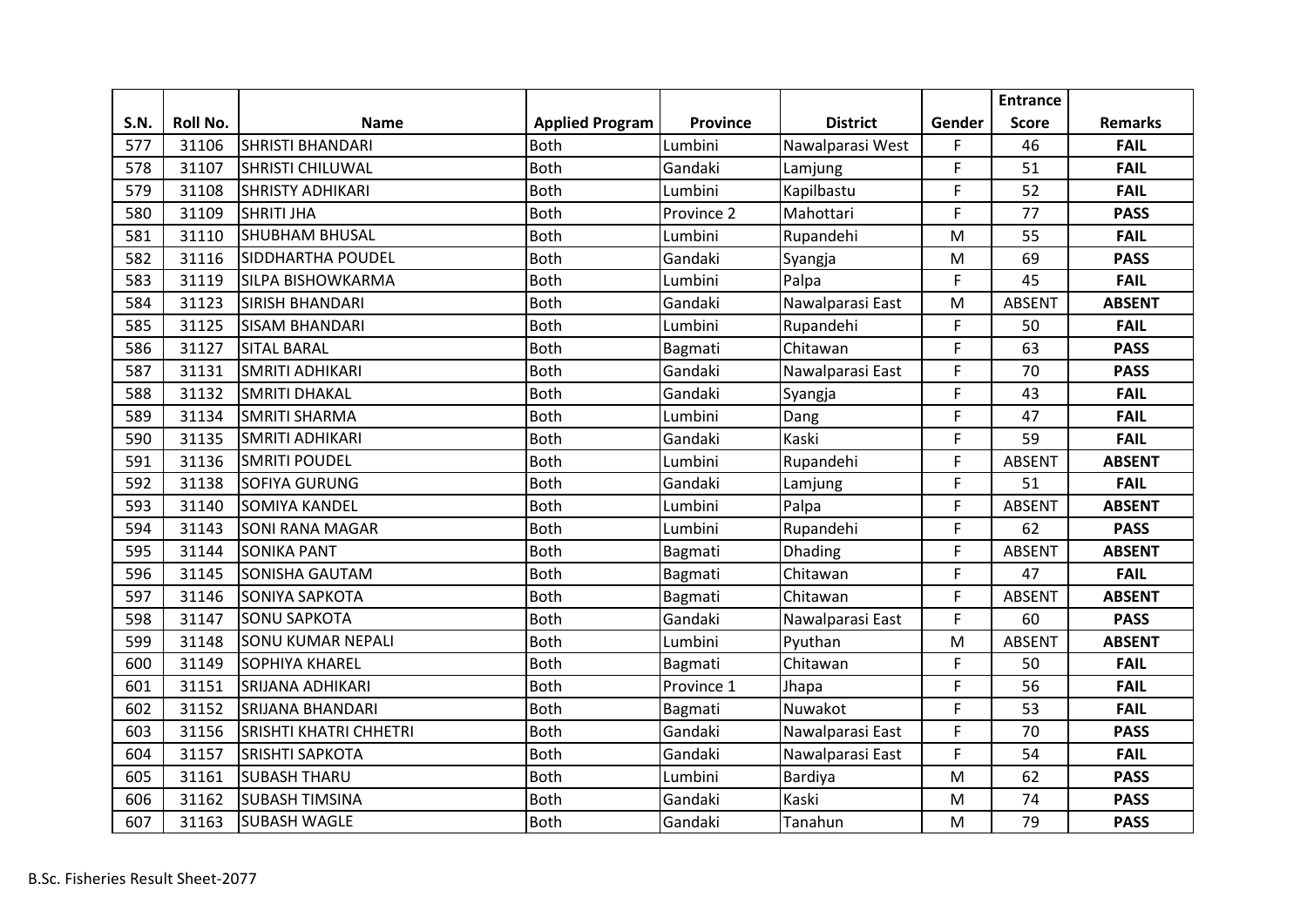|             |          |                               |                        |                 |                  |        | <b>Entrance</b> |                |
|-------------|----------|-------------------------------|------------------------|-----------------|------------------|--------|-----------------|----------------|
| <b>S.N.</b> | Roll No. | <b>Name</b>                   | <b>Applied Program</b> | <b>Province</b> | <b>District</b>  | Gender | <b>Score</b>    | <b>Remarks</b> |
| 608         | 31165    | <b>SUBIGYA SAPKOTA</b>        | <b>Both</b>            | Bagmati         | Chitawan         | M      | 71              | <b>PASS</b>    |
| 609         | 31166    | <b>SUBINA MISHRA</b>          | <b>Both</b>            | Bagmati         | Chitawan         | F      | 64              | <b>PASS</b>    |
| 610         | 31168    | <b>SUBODH TIWARI</b>          | <b>Both</b>            | Gandaki         | Gorkha           | M      | 62              | <b>PASS</b>    |
| 611         | 31169    | <b>SUBODH YADAV</b>           | <b>Both</b>            | Province 2      | Saptari          | M      | 68              | <b>PASS</b>    |
| 612         | 31173    | <b>SUDESH DHAKAL</b>          | <b>Both</b>            | Bagmati         | Chitawan         | M      | 43              | <b>FAIL</b>    |
| 613         | 31174    | <b>SUDESH RAJ BANJARA</b>     | <b>Both</b>            | Gandaki         | Kaski            | M      | <b>ABSENT</b>   | <b>ABSENT</b>  |
| 614         | 31176    | <b>SUDHA ADHIKARI</b>         | <b>Both</b>            | Province 2      | Dhanusha         | F      | 40              | <b>FAIL</b>    |
| 615         | 31177    | <b>SUDHA GAUTAM</b>           | <b>Both</b>            | Lumbini         | Arghakhanchi     | F      | <b>ABSENT</b>   | <b>ABSENT</b>  |
| 616         | 31178    | <b>SUDHA PAUDEL</b>           | <b>Both</b>            | Gandaki         | Parbat           | F      | 59              | <b>FAIL</b>    |
| 617         | 31180    | <b>SUDIP DHUNGANA</b>         | <b>Both</b>            | Gandaki         | Tanahun          | M      | 47              | <b>FAIL</b>    |
| 618         | 31181    | <b>SUDIP KHANAL</b>           | Both                   | Gandaki         | Nawalparasi East | M      | 57              | <b>FAIL</b>    |
| 619         | 31183    | <b>SUDIP SHARMA</b>           | <b>Both</b>            | Gandaki         | <b>Baglung</b>   | M      | 89              | <b>PASS</b>    |
| 620         | 31187    | <b>SUDIP BHUSAL</b>           | <b>Both</b>            | Gandaki         | Parbat           | M      | 49              | <b>FAIL</b>    |
| 621         | 31189    | <b>SUDIPTA SAPKOTA</b>        | <b>Both</b>            | Gandaki         | Kaski            | M      | 55              | <b>FAIL</b>    |
| 622         | 31192    | <b>SUJAN CHAUDHARY</b>        | <b>Both</b>            | Province 2      | Sarlahi          | M      | 44              | <b>FAIL</b>    |
| 623         | 31193    | <b>SUJAN GURUNG</b>           | <b>Both</b>            | Bagmati         | Chitawan         | M      | 41              | <b>FAIL</b>    |
| 624         | 31194    | <b>SUJATA PARAJULI</b>        | <b>Both</b>            | Gandaki         | Nawalparasi East | F      | <b>ABSENT</b>   | <b>ABSENT</b>  |
| 625         | 31195    | <b>SUJATA YADAV</b>           | <b>Both</b>            | Province 2      | Siraha           | F      | 42              | <b>FAIL</b>    |
| 626         | 31196    | <b>SUJINA SHAKYA</b>          | <b>Both</b>            | Bagmati         | Kathmandu        | F      | 63              | <b>PASS</b>    |
| 627         | 31201    | <b>SULAV BANSTOLA</b>         | <b>Both</b>            | Gandaki         | Kaski            | M      | 67              | <b>PASS</b>    |
| 628         | 31203    | <b>SULOCHANA ARYAL</b>        | <b>Both</b>            | Bagmati         | Chitawan         | F      | 62              | <b>PASS</b>    |
| 629         | 31205    | <b>SUMAN KHADKA</b>           | <b>Both</b>            | Gandaki         | Nawalparasi East | M      | 79              | <b>PASS</b>    |
| 630         | 31207    | <b>SUMAN PANDEY</b>           | <b>Both</b>            | Lumbini         | Gulmi            | M      | 69              | <b>PASS</b>    |
| 631         | 31208    | <b>SUMAN PAUDEL</b>           | <b>Both</b>            | Lumbini         | Gulmi            | M      | 67              | <b>PASS</b>    |
| 632         | 31209    | <b>SUMAN POUDEL</b>           | <b>Both</b>            | Bagmati         | Chitawan         | M      | 76              | <b>PASS</b>    |
| 633         | 31210    | <b>SUMAN ROKAYA</b>           | <b>Both</b>            | Lumbini         | Dang             | M      | <b>ABSENT</b>   | <b>ABSENT</b>  |
| 634         | 31212    | <b>SUMAN KUMARI CHAUDHARY</b> | <b>Both</b>            | Lumbini         | Nawalparasi West | F      | 78              | <b>PASS</b>    |
| 635         | 31214    | <b>SUMIKSHA SHRESTHA</b>      | <b>Both</b>            | Bagmati         | Chitawan         | F      | 55              | <b>FAIL</b>    |
| 636         | 31215    | <b>SUMINA SAPKOTA</b>         | <b>Both</b>            | Gandaki         | Gorkha           | F      | 66              | <b>PASS</b>    |
| 637         | 31217    | <b>SUMIT ACHARYA</b>          | <b>Both</b>            | Lumbini         | Dang             | M      | 49              | <b>FAIL</b>    |
| 638         | 31223    | <b>SUNIL CHILUWAL</b>         | <b>Both</b>            | Gandaki         | Lamjung          | M      | 61              | <b>PASS</b>    |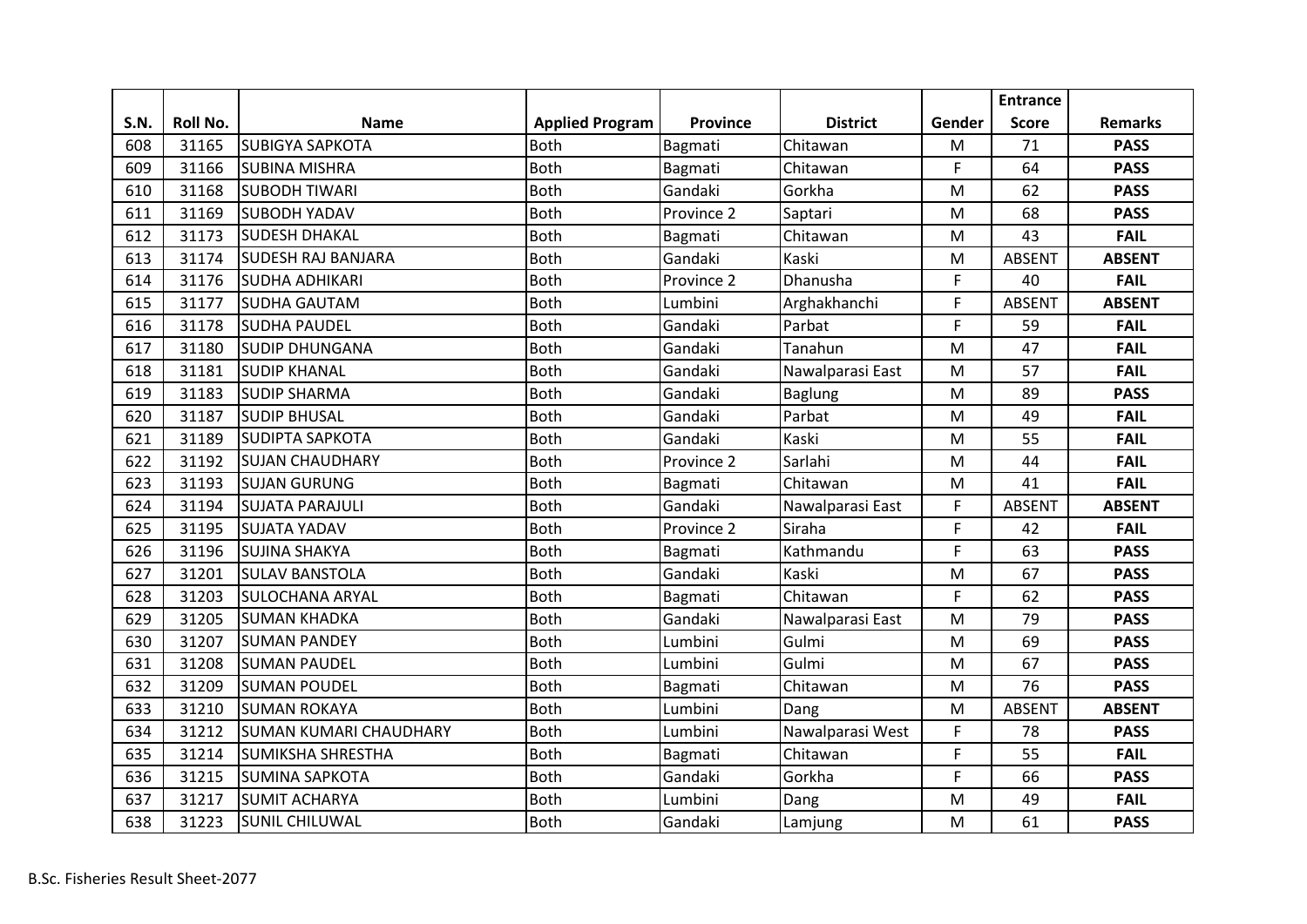|      |          |                            |                        |              |                  |        | <b>Entrance</b> |                |
|------|----------|----------------------------|------------------------|--------------|------------------|--------|-----------------|----------------|
| S.N. | Roll No. | <b>Name</b>                | <b>Applied Program</b> | Province     | <b>District</b>  | Gender | <b>Score</b>    | <b>Remarks</b> |
| 639  | 31224    | <b>SUNIL SURYABAMSHI</b>   | <b>Both</b>            | Lumbini      | Arghakhanchi     | M      | 53              | <b>FAIL</b>    |
| 640  | 31225    | <b>SUNIL THARU</b>         | <b>Both</b>            | Lumbini      | Bardiya          | M      | 59              | <b>FAIL</b>    |
| 641  | 31226    | <b>SUNIL ARYAL</b>         | Both                   | Lumbini      | Kapilbastu       | M      | 61              | <b>PASS</b>    |
| 642  | 31227    | <b>SUNIL NEUPANE</b>       | <b>Both</b>            | Province 2   | Dhanusha         | M      | <b>ABSENT</b>   | <b>ABSENT</b>  |
| 643  | 31230    | <b>SUNRISE TAMANG</b>      | <b>Both</b>            | Gandaki      | Gorkha           | M      | 65              | <b>PASS</b>    |
| 644  | 31231    | <b>SUPATH ADHIKARI</b>     | <b>Both</b>            | Province 2   | <b>Bara</b>      | M      | 62              | <b>PASS</b>    |
| 645  | 31232    | <b>SUPRIYA PATHAK</b>      | <b>Both</b>            | Lumbini      | Palpa            | F      | 63              | <b>PASS</b>    |
| 646  | 31233    | <b>SUPRIYA THAPA</b>       | <b>Both</b>            | Lumbini      | Nawalparasi West | F      | <b>ABSENT</b>   | <b>ABSENT</b>  |
| 647  | 31234    | <b>SUPRIYA BUDHA MAGAR</b> | <b>Both</b>            | Lumbini      | Rolpa            | F      | 59              | <b>FAIL</b>    |
| 648  | 31237    | <b>SURAJ SAPKOTA</b>       | <b>Both</b>            | Bagmati      | Chitawan         | M      | 59              | <b>FAIL</b>    |
| 649  | 31238    | <b>SURAJ ADHIKARI</b>      | <b>Both</b>            | Bagmati      | Nuwakot          | M      | <b>ABSENT</b>   | <b>ABSENT</b>  |
| 650  | 31239    | <b>SURAJ BHANDARI</b>      | <b>Both</b>            | Sudurpaschim | Baitadi          | M      | <b>ABSENT</b>   | <b>ABSENT</b>  |
| 651  | 31240    | <b>SURAKSHA POKHREL</b>    | <b>Both</b>            | Lumbini      | Pyuthan          | F      | 77              | <b>PASS</b>    |
| 652  | 31241    | <b>SURAKSHA SHRESTHA</b>   | <b>Both</b>            | Bagmati      | Chitawan         | F.     | 42              | <b>FAIL</b>    |
| 653  | 31246    | <b>SUSAN ARYAL</b>         | <b>Both</b>            | Lumbini      | Arghakhanchi     | M      | 80              | <b>PASS</b>    |
| 654  | 31247    | <b>SUSAN POUDEL</b>        | <b>Both</b>            | Lumbini      | Rupandehi        | M      | 43              | <b>FAIL</b>    |
| 655  | 31248    | <b>SUSAN SUBEDI</b>        | <b>Both</b>            | Bagmati      | Chitawan         | F      | 50              | <b>FAIL</b>    |
| 656  | 31249    | <b>SUSAN YADAV</b>         | <b>Both</b>            | Lumbini      | Rupandehi        | F      | 67              | <b>PASS</b>    |
| 657  | 31250    | <b>SUSAN THAPA</b>         | Both                   | Gandaki      | Lamjung          | M      | 59              | <b>FAIL</b>    |
| 658  | 31251    | <b>SUSHANT THARU</b>       | <b>Both</b>            | Lumbini      | Bardiya          | M      | 58              | <b>FAIL</b>    |
| 659  | 31252    | <b>SUSHANT ALE</b>         | <b>Both</b>            | Province 2   | Mahottari        | M      | <b>ABSENT</b>   | <b>ABSENT</b>  |
| 660  | 31253    | <b>SUSHIL POUDEL</b>       | <b>Both</b>            | Gandaki      | Nawalparasi East | M      | 72              | <b>PASS</b>    |
| 661  | 31257    | <b>SUSHMA PAUDEL</b>       | <b>Both</b>            | Gandaki      | <b>Baglung</b>   | F      | 60              | <b>PASS</b>    |
| 662  | 31258    | <b>SUSHMA RANA</b>         | <b>Both</b>            | Gandaki      | Syangja          | F      | 50              | <b>FAIL</b>    |
| 663  | 31260    | <b>SUSHMITA SUBEDI</b>     | Both                   | Bagmati      | Chitawan         | F      | 45              | <b>FAIL</b>    |
| 664  | 31263    | <b>SUSMA PANTA</b>         | <b>Both</b>            | Gandaki      | Lamjung          | F      | 66              | <b>PASS</b>    |
| 665  | 31265    | <b>SUSMITA BHANDARI</b>    | <b>Both</b>            | Gandaki      | Nawalparasi East | F      | 81              | <b>PASS</b>    |
| 666  | 31266    | <b>SUSMITA KOIRALA</b>     | <b>Both</b>            | Gandaki      | Syangja          | F      | 69              | <b>PASS</b>    |
| 667  | 31268    | <b>SUSMITA SHARMA</b>      | <b>Both</b>            | Gandaki      | <b>Baglung</b>   | F      | 60              | <b>PASS</b>    |
| 668  | 31270    | <b>SUSMITA BHUSAL</b>      | <b>Both</b>            | Lumbini      | Arghakhanchi     | F      | 53              | <b>FAIL</b>    |
| 669  | 31271    | <b>SUSMITA PACHHAI</b>     | <b>Both</b>            | Lumbini      | Rupandehi        | F      | 44              | <b>FAIL</b>    |